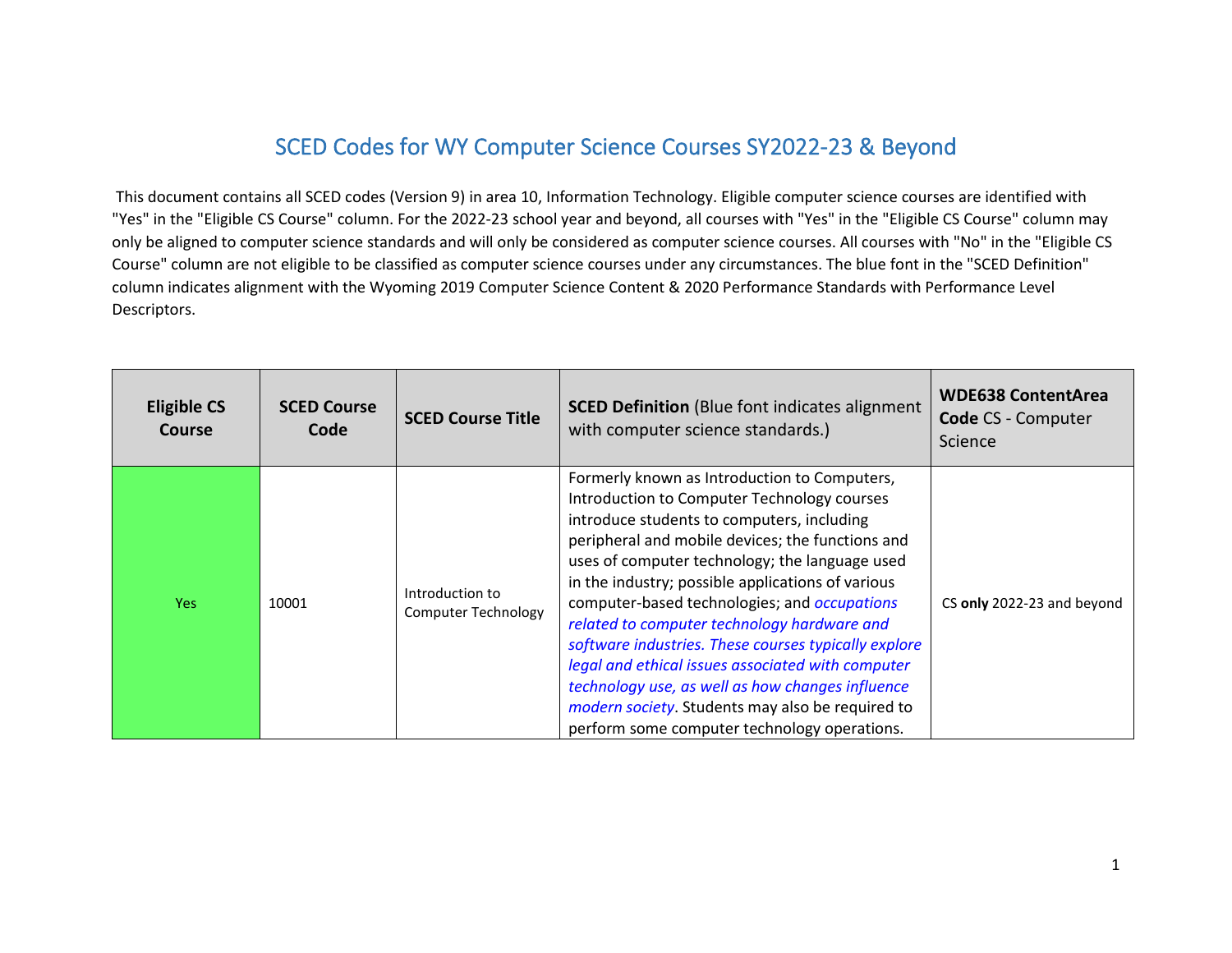| <b>Eligible CS</b><br><b>Course</b> | <b>SCED Course</b><br>Code | <b>SCED Course Title</b>                  | <b>SCED Definition</b> (Blue font indicates alignment<br>with computer science standards.)                                                                                                                                                                                                                                                                                                                                                                                                                                                                                                              | <b>WDE638 ContentArea</b><br>Code CS - Computer<br>Science |
|-------------------------------------|----------------------------|-------------------------------------------|---------------------------------------------------------------------------------------------------------------------------------------------------------------------------------------------------------------------------------------------------------------------------------------------------------------------------------------------------------------------------------------------------------------------------------------------------------------------------------------------------------------------------------------------------------------------------------------------------------|------------------------------------------------------------|
| Yes                                 | 10002                      | <b>Computing Systems</b>                  | Computing Systems courses offer a broad exploration of<br>the use of computers in a variety of fields. These<br>courses have a considerable range of content, but<br>typically include the introduction of robotics and<br>control systems, computer-assisted design, computer-<br>aided manufacturing systems, and other computer<br>technologies as they relate to industry applications.                                                                                                                                                                                                             | CS only 2022-23 and beyond                                 |
| <b>No</b>                           | 10003                      | Computer and<br>Information<br>Technology | Computer and Information Technology courses teach<br>students to operate and use computer and information<br>technology, emphasizing their role as tools to<br>communicate more effectively, conduct research more<br>efficiently, and increase productivity. Course content<br>includes the legal and ethical issues involved with<br>computer technology and use.                                                                                                                                                                                                                                     | Not CS 2022-23 and beyond                                  |
| <b>No</b>                           | 10004                      | <b>Computer Applications</b>              | In Computer Applications courses, students acquire<br>knowledge of and experience in the proper and<br>efficient use of previously written software packages.<br>These courses explore a wide range of applications,<br>including (but not limited to) word-processing,<br>spreadsheet, presentation, graphics, and database<br>programs. Courses may also cover the use of electronic<br>mail and online collaborative software.                                                                                                                                                                       | Not CS 2022-23 and beyond                                  |
| <b>No</b>                           | 10005                      | <b>Business Computer</b><br>Applications  | In Business Computer Applications courses, students<br>expand their knowledge of and experience in the<br>proper and efficient use of previously written software<br>packages, particularly those used in business.<br>Generally, these courses explore a wide range of<br>applications including (but not limited to) word<br>processing, spreadsheet, presentation, graphics, and<br>database programs, and they may also cover topics<br>such as electronic mail, desktop publishing, and<br>telecommunications. Advanced topics may include<br>integrated software applications, including printed, | Not CS 2022-23 and beyond                                  |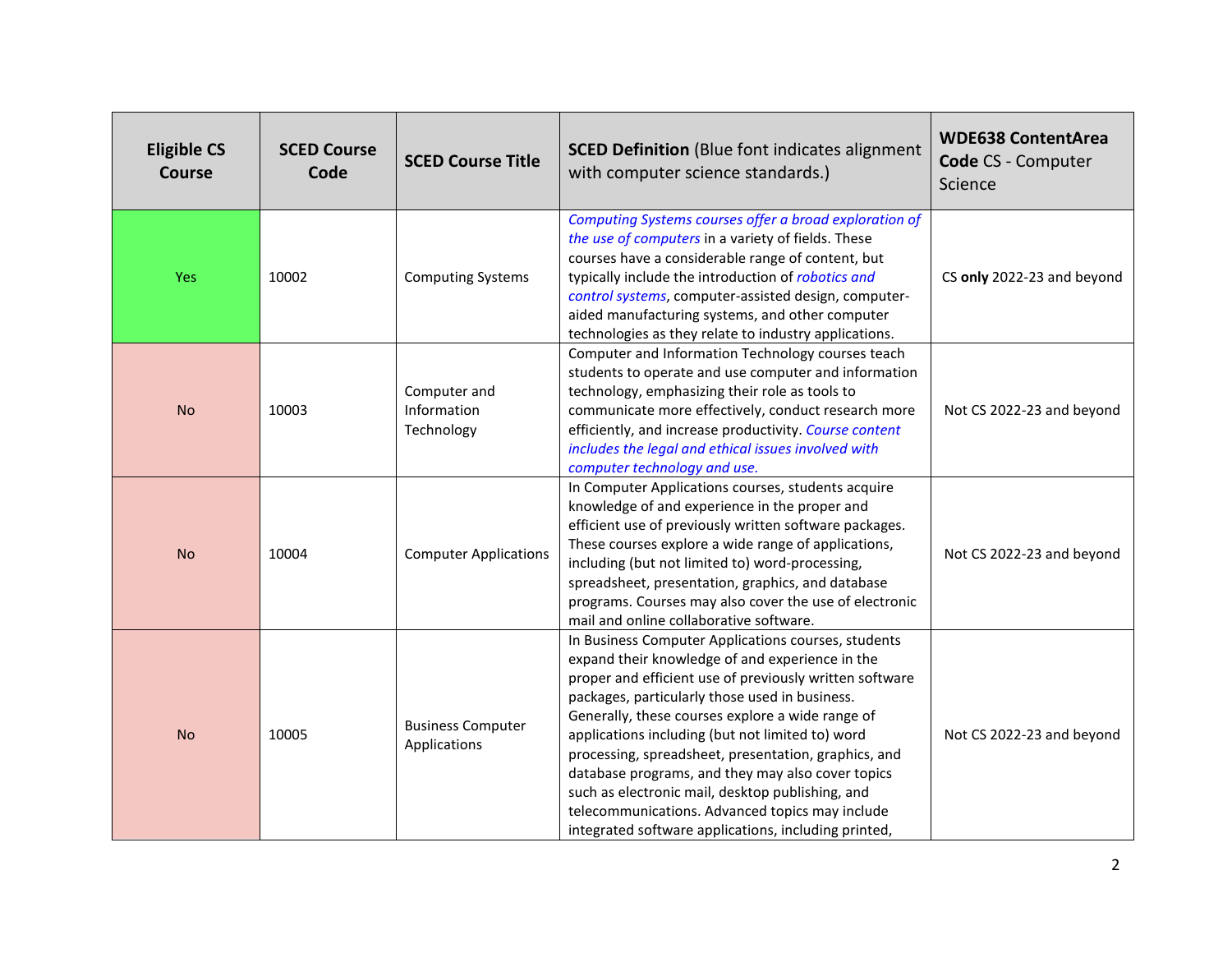| <b>Eligible CS</b><br>Course | <b>SCED Course</b><br>Code | <b>SCED Course Title</b>                                   | <b>SCED Definition</b> (Blue font indicates alignment<br>with computer science standards.)                                                                                                                                                                                                                                                                                                                                                                                                                                                                                                                                                                                                                                                                                                                                                                                                                                 | <b>WDE638 ContentArea</b><br>Code CS - Computer<br>Science |
|------------------------------|----------------------------|------------------------------------------------------------|----------------------------------------------------------------------------------------------------------------------------------------------------------------------------------------------------------------------------------------------------------------------------------------------------------------------------------------------------------------------------------------------------------------------------------------------------------------------------------------------------------------------------------------------------------------------------------------------------------------------------------------------------------------------------------------------------------------------------------------------------------------------------------------------------------------------------------------------------------------------------------------------------------------------------|------------------------------------------------------------|
|                              |                            |                                                            | electronic, and Web publications; computer<br>maintenance activities; and Web site development.                                                                                                                                                                                                                                                                                                                                                                                                                                                                                                                                                                                                                                                                                                                                                                                                                            |                                                            |
| <b>No</b>                    | 10006                      | Telecommunications                                         | Telecommunications courses address the growth in<br>global communications and the emerging equipment<br>and systems needed to successfully communicate in a<br>global environment. These courses cover such topics as<br>data communication protocol and systems, government<br>regulations of the communications industry, the use of<br>cost-effective and productive tools to transmit<br>messages and data, and live synchronistic video<br>exchanges. Other topics may include<br>telecommunications terminology, tools and test<br>equipment; customer service experience; and<br>installation, repair, and delivery of telecommunications<br>systems. In these courses, students may learn about<br>such communication systems as e-mail, internet, or e-<br>commerce, local area network (LAN), wide area<br>network (WAN), voice transmission, cell phone<br>technology, teleconferencing, and videoconferencing. | Not CS 2022-23 and beyond                                  |
| <b>Yes</b>                   | 10007                      | <b>IB Information</b><br>Technology in a Global<br>Society | IB Information Technology in a Global Society courses<br>prepare students to take the International<br>Baccalaureate Information Technology exams and<br>examine the interaction among information,<br>technology, and society. Course content is designed to<br>help students develop a systematic, problem solving<br>approach to processing and analyzing information using<br>a range of information tools. In these courses, students<br>also discuss and evaluate how modern information<br>technology affects individuals, relationships among<br>people, and institutions and societies.                                                                                                                                                                                                                                                                                                                           | CS only 2022-23 and beyond                                 |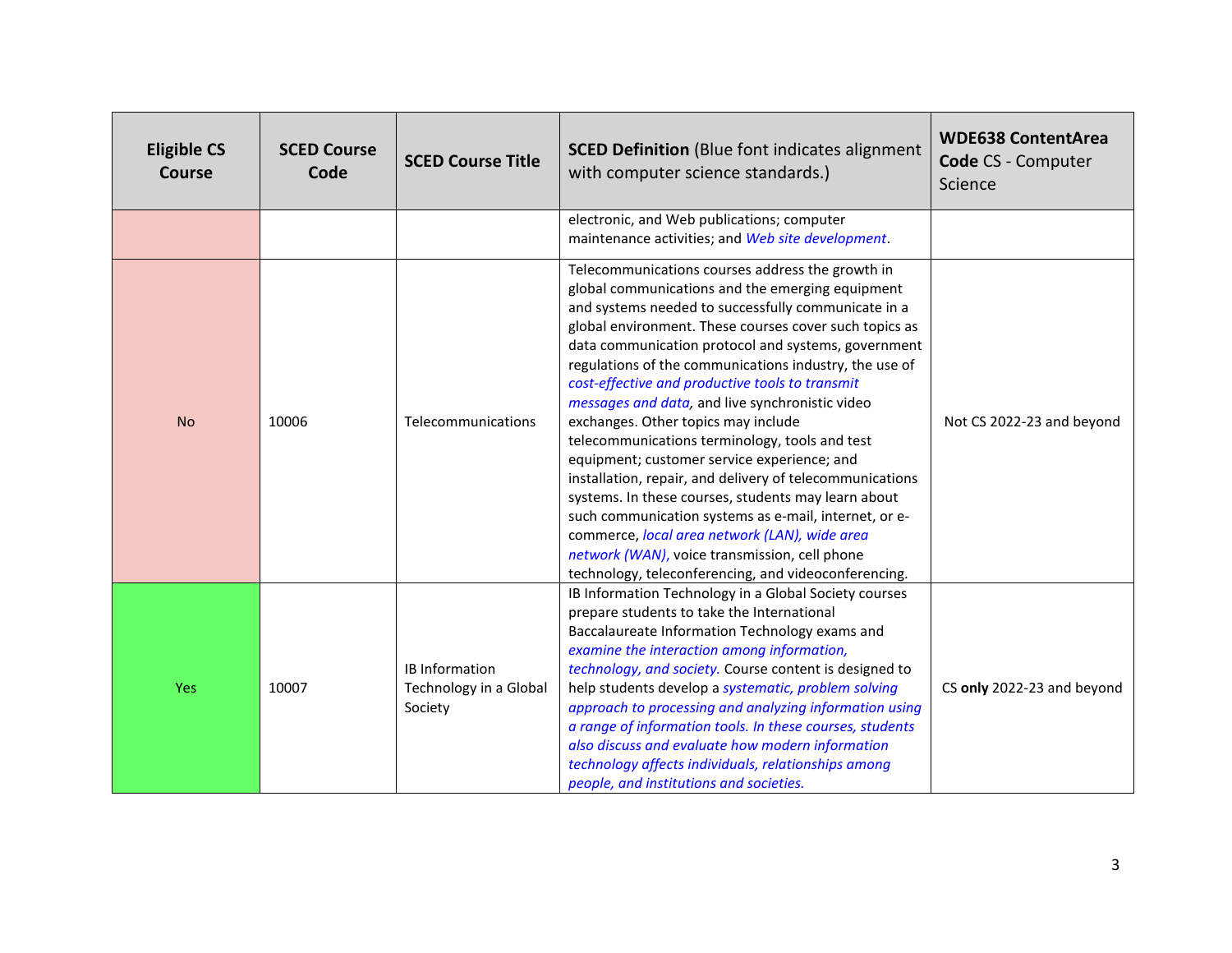| <b>Eligible CS</b><br><b>Course</b> | <b>SCED Course</b><br>Code | <b>SCED Course Title</b>                  | <b>SCED Definition</b> (Blue font indicates alignment<br>with computer science standards.)                                                                                                                                                                                                                                                                                                                                                                                                                                                                                                | <b>WDE638 ContentArea</b><br>Code CS - Computer<br>Science |
|-------------------------------------|----------------------------|-------------------------------------------|-------------------------------------------------------------------------------------------------------------------------------------------------------------------------------------------------------------------------------------------------------------------------------------------------------------------------------------------------------------------------------------------------------------------------------------------------------------------------------------------------------------------------------------------------------------------------------------------|------------------------------------------------------------|
| <b>No</b>                           | 10008                      | Particular Topics in<br>Computer Literacy | These courses examine particular topics related to<br>general computer literacy other than those already<br>described elsewhere in this classification system, such<br>as <i>privacy issues</i> or instruction in using a particular<br>software application.                                                                                                                                                                                                                                                                                                                             | Not CS 2022-23 and beyond                                  |
| <b>No</b>                           | 10009                      | <b>Internet Skills</b>                    | Internet Skills courses introduce students to the World<br>Wide Web and the Internet. Course content may<br>include search techniques and <i>algorithms</i> , web browser<br>utilization, website creation, and the history of the<br>Internet.                                                                                                                                                                                                                                                                                                                                           | Not CS 2022-23 and beyond                                  |
| <b>No</b>                           | 10010                      | Computer Literacy                         | Computer Literacy courses provide to students the<br>knowledge and ability to use computers and technology<br>efficiently. Typically, course content includes exposure<br>to word-processing, spreadsheet, and presentation<br>applications, but also may include the various uses of<br>computers in modern society. Specific course content<br>aligns with state standards to promote students'<br>technological literacy.                                                                                                                                                              | Not CS 2022-23 and beyond                                  |
| <b>Yes</b>                          | 10011                      | <b>Computer Science</b><br>Principles     | Computer Science Principles courses provide students<br>the opportunity use <i>programming</i> , computational<br>thinking, and data analytics to create digital artifacts<br>and documents representing design and analysis in<br>areas including the Internet, algorithms, and the impact<br>that these have on science, business, and society.<br>Computer Science Principles courses teach students to<br>use computational tools and techniques including<br>abstraction, modeling, and simulation to collaborate in<br>solving problems that connect computation to their<br>lives. | CS only 2022-23 and beyond                                 |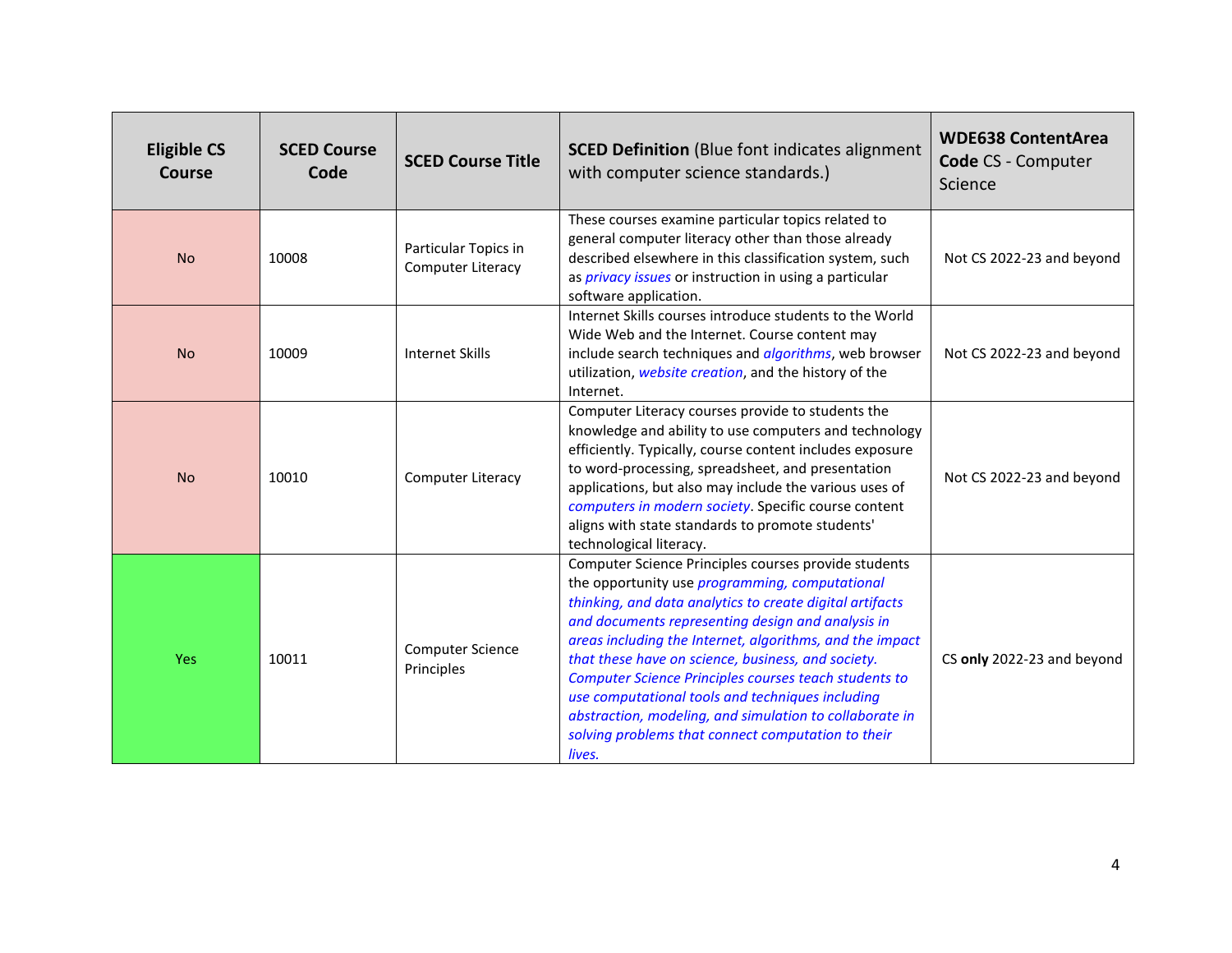| <b>Eligible CS</b><br><b>Course</b> | <b>SCED Course</b><br>Code | <b>SCED Course Title</b>             | <b>SCED Definition</b> (Blue font indicates alignment<br>with computer science standards.)                                                                                                                                                                                                                                                                                                                                                                                                                                                                                                                                                      | <b>WDE638 ContentArea</b><br>Code CS - Computer<br>Science |
|-------------------------------------|----------------------------|--------------------------------------|-------------------------------------------------------------------------------------------------------------------------------------------------------------------------------------------------------------------------------------------------------------------------------------------------------------------------------------------------------------------------------------------------------------------------------------------------------------------------------------------------------------------------------------------------------------------------------------------------------------------------------------------------|------------------------------------------------------------|
| Yes                                 | 10012                      | <b>Exploring Computer</b><br>Science | Exploring Computer Science courses present students<br>with the conceptual underpinnings of computer science<br>through an exploration of human computer interaction,<br>web design, computer programming, data modeling,<br>and robotics. While these courses include<br>programming, the focus is on the computational<br>practices associated with doing computer science,<br>rather than just a narrow focus on coding, syntax, or<br>tools. Exploring Computer Science courses teach<br>students the computational practices of algorithm<br>design, problem solving, and programming within a<br>context that is relevant to their lives. | CS only 2022-23 and beyond                                 |
| Yes                                 | 10013                      | PLTW Computer<br>Science Essentials  | Following Project Lead the Way's suggested curriculum,<br>PLTW Computer Science Essentials (formerly known as<br>PLTW Introduction to Computer Science) courses<br>introduce students to computational thinking concepts,<br>fundamentals, and tools. Students will increase their<br>understanding of programming languages through the<br>use of visual and text-based programming. Projects will<br>include the creation of apps and websites to address<br>real-life topics and problems.                                                                                                                                                   | CS only 2022-23 and beyond                                 |
| Yes                                 | 10014                      | PLTW Computer<br>Science A           | Following Project Lead the Way's suggested curriculum<br>to prepare students for the College Board's Advanced<br>Placement Computer Science A exam, PLTW Computer<br>Science A (formerly known as PLTW Computer Science<br>Applications) courses focus on extending students'<br>computational thinking skills through the use of various<br>industry-standard programming and software tools. In<br>these courses, students collaborate to design and<br>produce solutions to real-life problems.                                                                                                                                              | CS only 2022-23 and beyond                                 |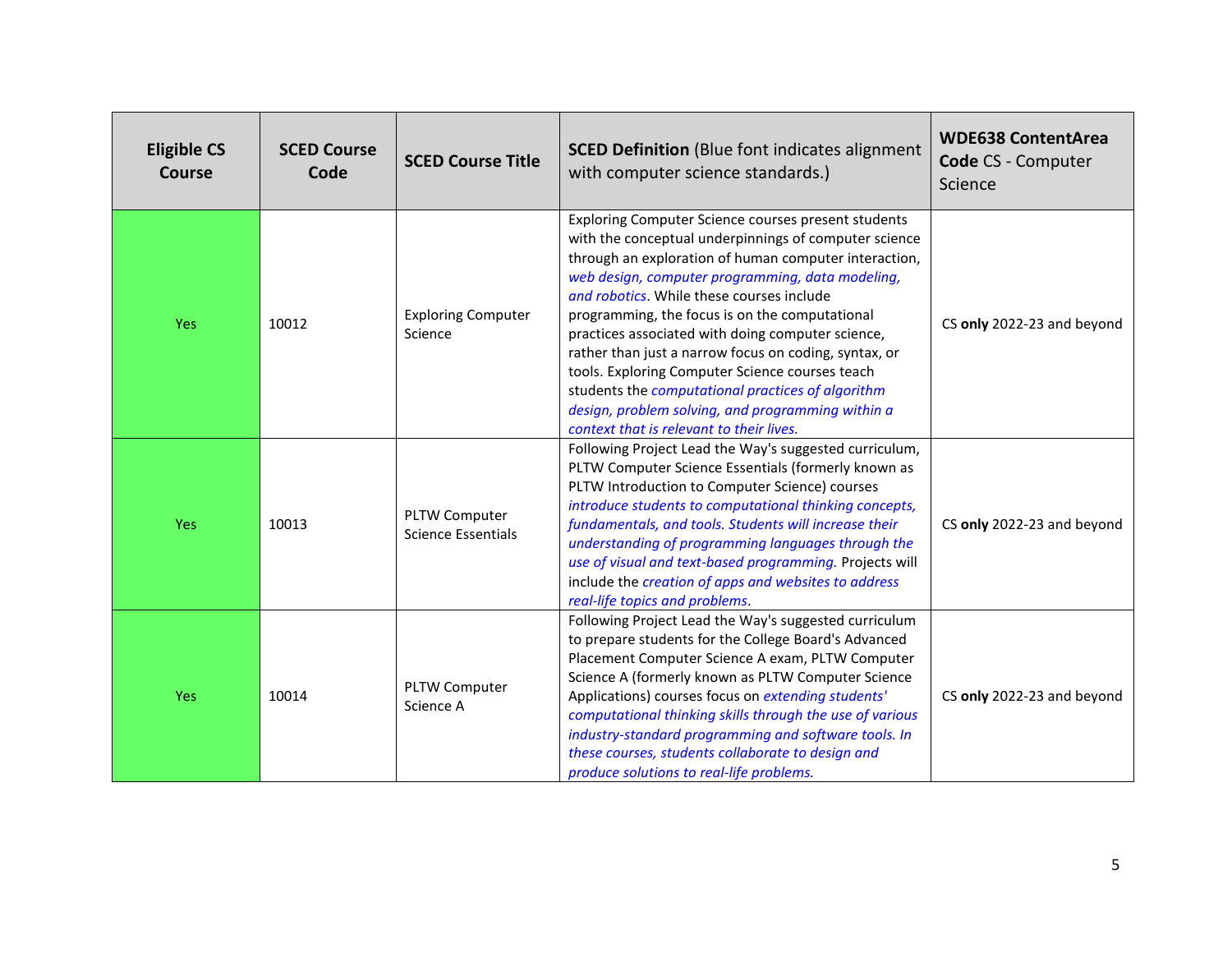| <b>Eligible CS</b><br><b>Course</b> | <b>SCED Course</b><br>Code | <b>SCED Course Title</b>                   | <b>SCED Definition</b> (Blue font indicates alignment<br>with computer science standards.)                                                                                                                                                                                                                                                                                                                                                                                                                                                                                                                                                                                                        | <b>WDE638 ContentArea</b><br><b>Code CS - Computer</b><br>Science |
|-------------------------------------|----------------------------|--------------------------------------------|---------------------------------------------------------------------------------------------------------------------------------------------------------------------------------------------------------------------------------------------------------------------------------------------------------------------------------------------------------------------------------------------------------------------------------------------------------------------------------------------------------------------------------------------------------------------------------------------------------------------------------------------------------------------------------------------------|-------------------------------------------------------------------|
| Yes                                 | 10015                      | PLTW Computer<br><b>Science Principles</b> | Following Project Lead the Way's suggested curriculum<br>to prepare students for the College Board's Advanced<br>Placement Computer Science Principles exam, PLTW<br>Computer Science Principles (formerly known as PLTW<br>Computer Science and Software Engineering) courses<br>are designed to help students develop computational<br>thinking, and introduce students to possible career<br>paths involving computing. These courses help students<br>build programming expertise and familiarity with the<br>Internet using multiple platforms and programming<br>languages. Course content may include application<br>development, visualization of data, cybersecurity, and<br>simulation. | CS only 2022-23 and beyond                                        |
| Yes                                 | 10016                      | PLTW Cybersecurity                         | Following Project Lead the Way's suggested curriculum,<br>PLTW Cybersecurity courses introduce students to the<br>tools and concepts of cybersecurity. In these courses,<br>students are encouraged to understand vulnerabilities<br>in computational resources and to create solutions that<br>allow people to share computing resources while<br>retaining privacy. These courses also introduce students<br>to issues related to ethical computing behavior.                                                                                                                                                                                                                                   | CS only 2022-23 and beyond                                        |
| <b>Yes</b>                          | 10019                      | AP Computer Science<br>Principles          | Following the College Board's suggested curriculum<br>designed to parallel college-level computer science<br>principles courses, AP Computer Science Principles<br>courses introduce students to the fundamental ideas of<br>computer science and how to apply computational<br>thinking across multiple disciplines. These courses teach<br>students to apply creative designs and innovative<br>solutions when developing computational artifacts.<br>These courses cover such topics as abstraction,<br>communication of information using data, algorithms,<br>programming, and the Internet.                                                                                                 | CS only 2022-23 and beyond                                        |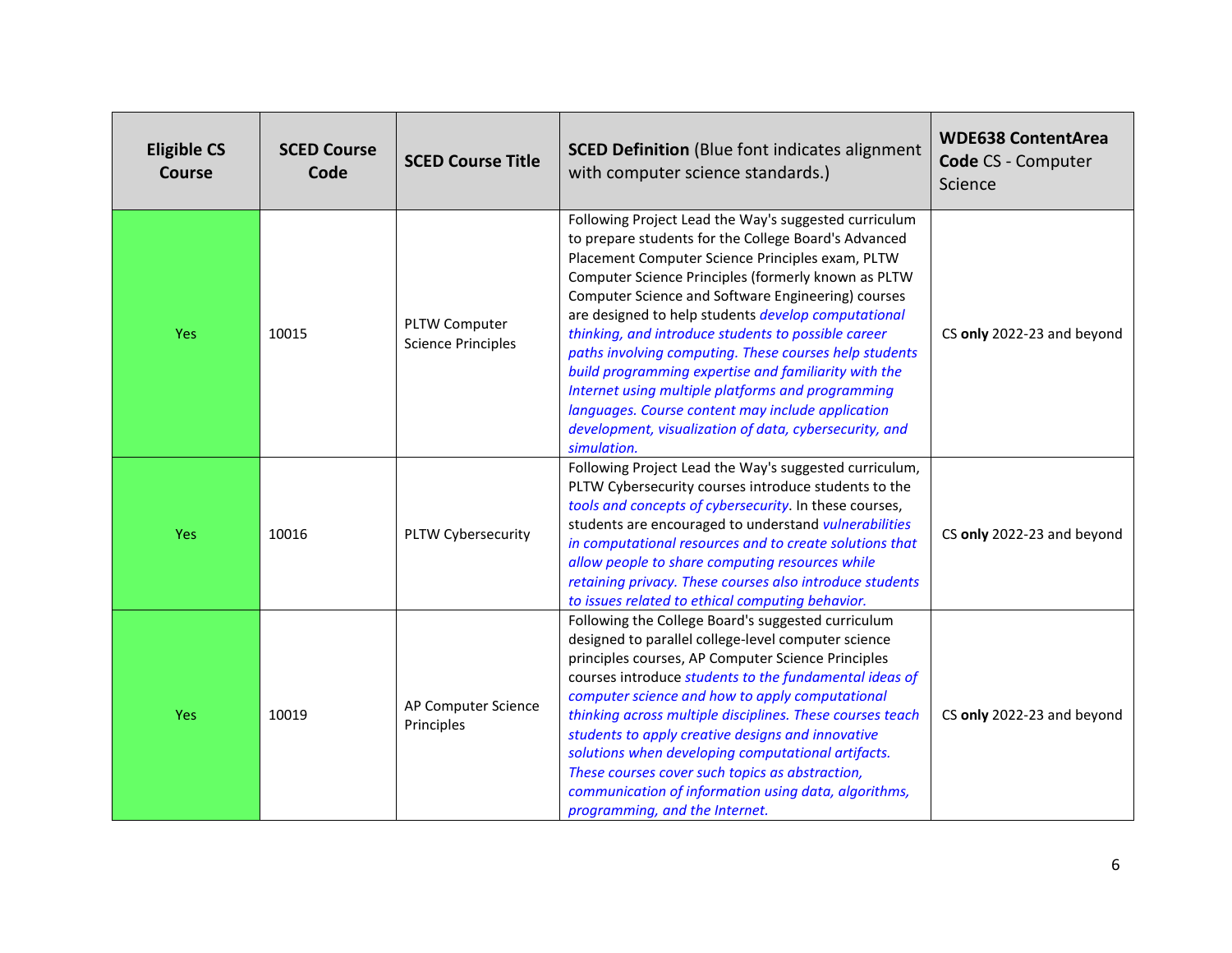| <b>Eligible CS</b><br><b>Course</b> | <b>SCED Course</b><br>Code | <b>SCED Course Title</b>                           | <b>SCED Definition</b> (Blue font indicates alignment<br>with computer science standards.)                                                                                                                                                                                                                                                                                                                                                                                                                                                                                                                                                                                                                                                                              | <b>WDE638 ContentArea</b><br>Code CS - Computer<br>Science |
|-------------------------------------|----------------------------|----------------------------------------------------|-------------------------------------------------------------------------------------------------------------------------------------------------------------------------------------------------------------------------------------------------------------------------------------------------------------------------------------------------------------------------------------------------------------------------------------------------------------------------------------------------------------------------------------------------------------------------------------------------------------------------------------------------------------------------------------------------------------------------------------------------------------------------|------------------------------------------------------------|
| Yes                                 | 10020                      | Cybersecurity                                      | Cybersecurity courses introduce students to the<br>concepts of cybersecurity. These courses provide<br>students with the knowledge and skills to assess cyber<br>risks to computers, networks, and software programs.<br>Students will learn how to create solutions to mitigate<br>cybersecurity risks. These courses may also cover the<br>legal environment and ethical computing behavior<br>related to cybersecurity.                                                                                                                                                                                                                                                                                                                                              | CS only 2022-23 and beyond                                 |
| Yes                                 | 10021                      | Computer Science<br><b>Discoveries</b>             | Computer Science Discoveries is a highly interactive and<br>collaborative introduction to the field of computer<br>science. The course takes a wide lens on computer<br>science by covering topics such as problem solving,<br>programming, physical computing, user centered<br>design, and data. Students build their own websites,<br>apps, animations, games, and physical computing<br>systems. Students create and share their own content<br>to meet various design challenges, as well as implement<br>computational solutions to problems that impact their<br>communities. Along the way, they practice design,<br>testing, and iteration, as they come to see that failure<br>and debugging are an expected and valuable part of the<br>programming process. | CS only 2022-23 and beyond                                 |
| <b>No</b>                           | 10047                      | Computer Literacy -<br>Independent Study           | Computer Literacy - Independent Study courses, often<br>conducted with instructors as mentors, enable students<br>to explore computer-related topics of interest.<br>Independent Study courses may serve as an<br>opportunity for students to expand their expertise in a<br>particular specialization, to explore a topic in greater<br>detail, or to develop more advanced skills.                                                                                                                                                                                                                                                                                                                                                                                    | Not CS 2022-23 and beyond                                  |
| <b>No</b>                           | 10048                      | Computer Literacy -<br><b>Workplace Experience</b> | Computer Literacy - Workplace Experience courses<br>provide work experience in fields related to computer<br>literacy. Goals are typically set cooperatively by the<br>student, teacher, and employer (although students are                                                                                                                                                                                                                                                                                                                                                                                                                                                                                                                                            | Not CS 2022-23 and beyond                                  |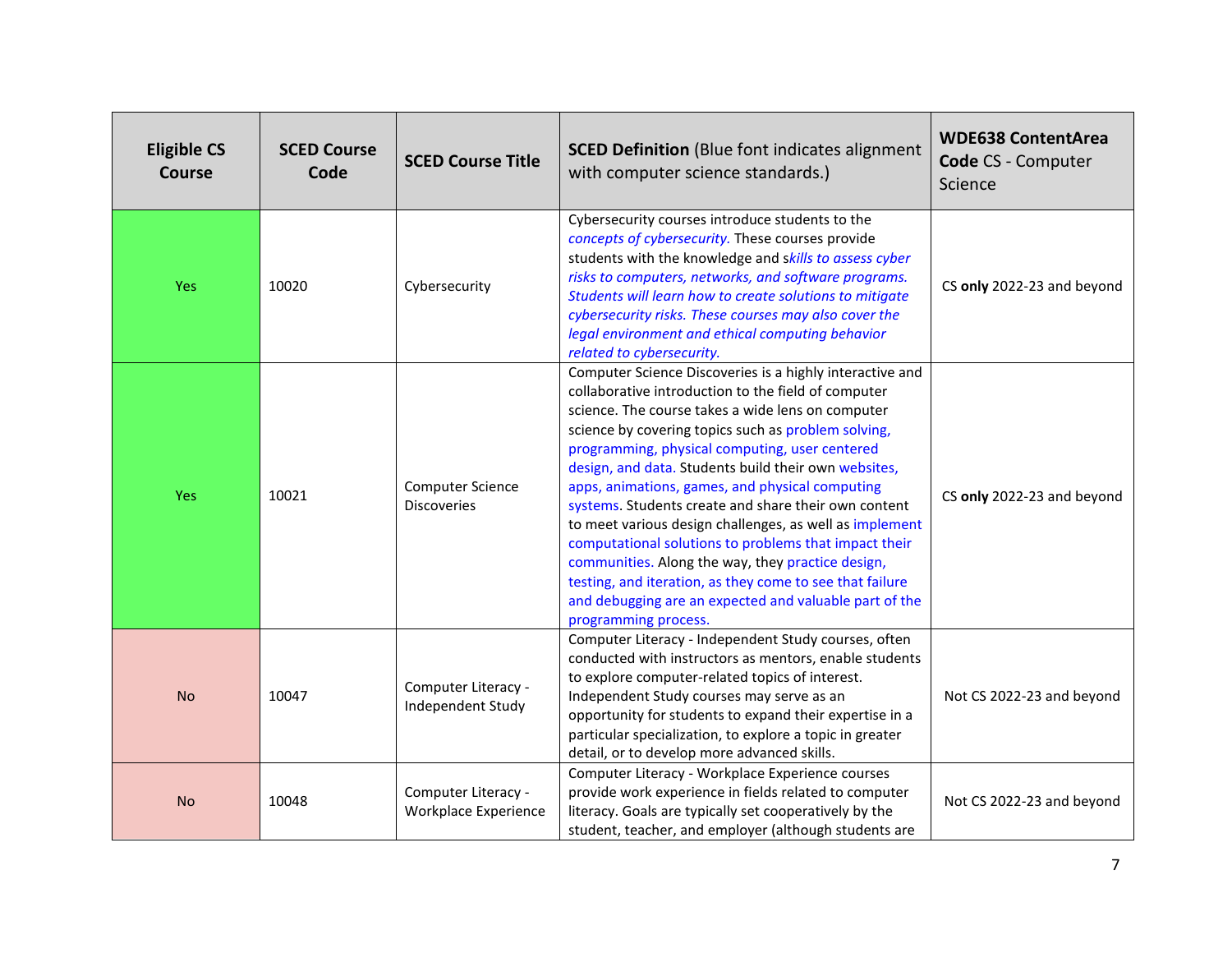| <b>Eligible CS</b><br><b>Course</b> | <b>SCED Course</b><br>Code | <b>SCED Course Title</b>                       | <b>SCED Definition</b> (Blue font indicates alignment<br>with computer science standards.)                                                                                                                                                                                                                                                                                                                   | <b>WDE638 ContentArea</b><br>Code CS - Computer<br>Science |
|-------------------------------------|----------------------------|------------------------------------------------|--------------------------------------------------------------------------------------------------------------------------------------------------------------------------------------------------------------------------------------------------------------------------------------------------------------------------------------------------------------------------------------------------------------|------------------------------------------------------------|
|                                     |                            |                                                | not necessarily paid). These courses may include<br>classroom activities as well, involving further study of<br>the field or discussion regarding experiences that<br>students encounter in the workplace.                                                                                                                                                                                                   |                                                            |
| <b>No</b>                           | 10049                      | Computer Literacy -<br>Other                   | Other Computer Literacy courses.                                                                                                                                                                                                                                                                                                                                                                             | Not CS 2022-23 and beyond                                  |
| Yes                                 | 10051                      | Information<br>Management                      | Information Management courses provide students<br>with the knowledge and skills to develop and implement<br>a plan for an information system that meets the needs<br>of business. Students develop an <i>understanding of</i><br>information system theory, skills in administering and<br>managing information systems, and the ability to<br>analyze and design information systems.                      | CS only 2022-23 and beyond                                 |
| Yes                                 | 10052                      | Database<br>Management and Data<br>Warehousing | Database Management and Data Warehousing courses<br>provide students with the skills necessary to design<br>databases to meet user needs. Courses typically address<br>how to enter, retrieve, and manipulate data into useful<br>information. More advanced topics may cover<br>implementing interactive applications for common<br>transactions and the utility of mining data.                            | CS only 2022-23 and beyond                                 |
| Yes                                 | 10053                      | <b>Database Applications</b>                   | Database Application courses provide students with an<br>understanding of database development, modeling,<br>design, and normalization. These courses typically cover<br>such topics as SELECT statements, data definition,<br>manipulation, control languages, records, and tables. In<br>these courses, students may use Oracle WebDB, SQL,<br>PL/SQL, SPSS, and SAS and may prepare for<br>certification. | CS only 2022-23 and beyond                                 |
| Yes                                 | 10054                      | Data<br>Systems/Processing                     | Data Systems/Processing courses introduce students to<br>the uses and operation of computer hardware and<br>software and to the programming languages used in<br>business applications. Students typically use BASIC,                                                                                                                                                                                        | CS only 2022-23 and beyond                                 |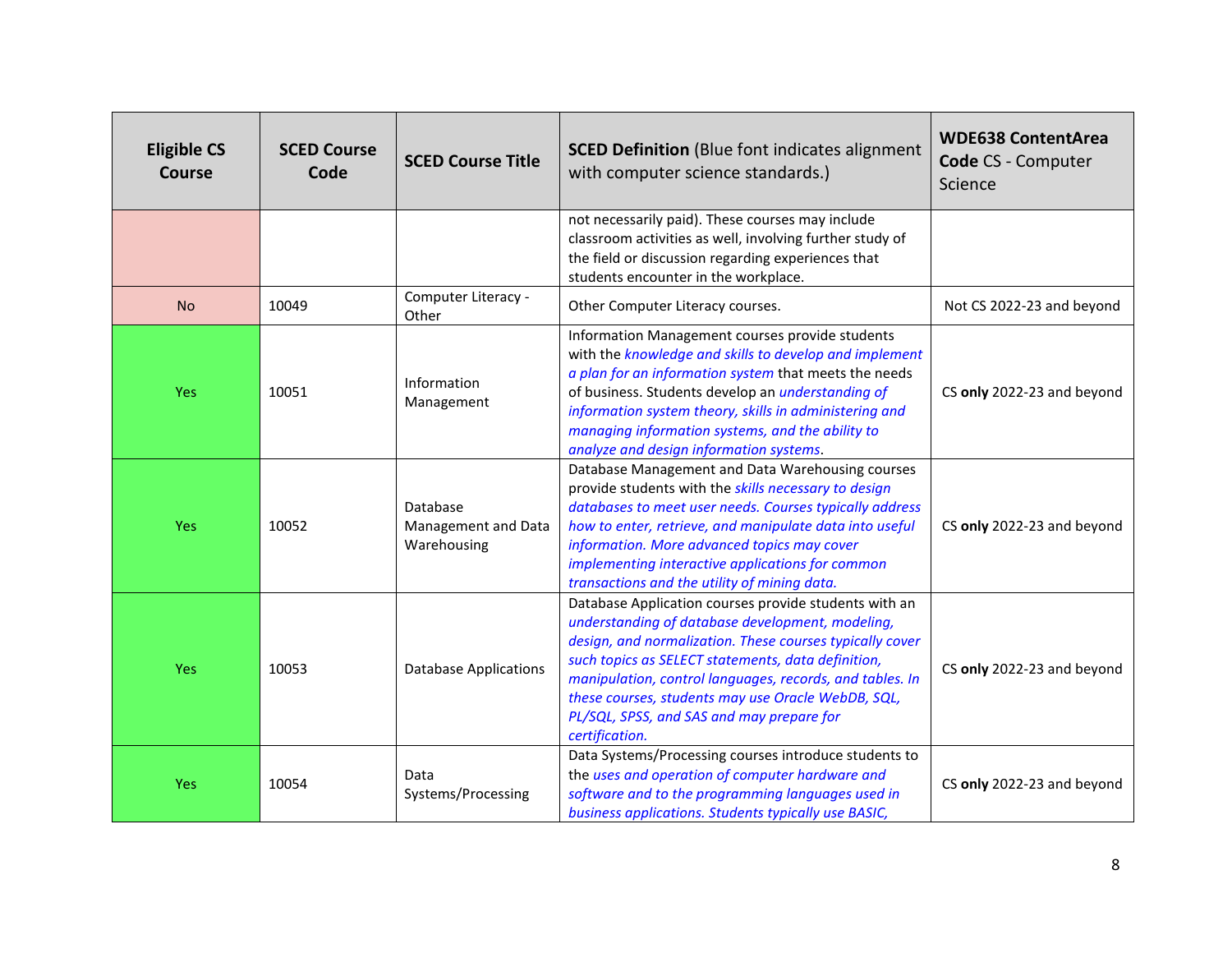| <b>Eligible CS</b><br>Course | <b>SCED Course</b><br>Code | <b>SCED Course Title</b>                                           | <b>SCED Definition</b> (Blue font indicates alignment<br>with computer science standards.)                                                                                                                                                                                                                                                                                                                                                                              | <b>WDE638 ContentArea</b><br>Code CS - Computer<br>Science |
|------------------------------|----------------------------|--------------------------------------------------------------------|-------------------------------------------------------------------------------------------------------------------------------------------------------------------------------------------------------------------------------------------------------------------------------------------------------------------------------------------------------------------------------------------------------------------------------------------------------------------------|------------------------------------------------------------|
|                              |                            |                                                                    | COBOL, and/or RPL languages as they write flowcharts<br>or computer programs and may also learn data-<br>processing skills.                                                                                                                                                                                                                                                                                                                                             |                                                            |
| <b>No</b>                    | 10055                      | Particular Topics in<br>Management<br><b>Information Systems</b>   | These courses examine particular topics in<br>management information systems other than those<br>already described elsewhere in this classification<br>system.                                                                                                                                                                                                                                                                                                          | Not CS 2022-23 and beyond                                  |
| <b>No</b>                    | 10097                      | Management<br>Information Systems -<br>Independent Study           | Management Information Systems - Independent Study<br>courses, often conducted with instructors as mentors,<br>enable students to explore topics related to<br>management information systems. Independent Study<br>courses may serve as an opportunity for students to<br>expand their expertise in a particular specialization, to<br>explore a topic in greater detail, or to develop more<br>advanced skills.                                                       | Not CS 2022-23 and beyond                                  |
| <b>No</b>                    | 10098                      | Management<br>Information Systems -<br><b>Workplace Experience</b> | Management Information Systems - Workplace<br>Experience courses provide work experience in fields<br>related to management information systems. Goals are<br>typically set cooperatively by the student, teacher, and<br>employer (although students are not necessarily paid).<br>These courses may include classroom activities as well,<br>involving further study of the field or discussion<br>regarding experiences that students encounter in the<br>workplace. | Not CS 2022-23 and beyond                                  |
| <b>No</b>                    | 10099                      | Management<br>Information Systems -<br>Other                       | Other Management Information Systems courses.                                                                                                                                                                                                                                                                                                                                                                                                                           | Not CS 2022-23 and beyond                                  |
| <b>Yes</b>                   | 10101                      | <b>Network Technology</b>                                          | Network Technology courses address the technology<br>involved in the transmission of data between and<br>among computers through data lines, telephone lines,<br>or other transmission media, such as hard wiring,<br>wireless, cable networks, and so on. These courses may                                                                                                                                                                                            | CS only 2022-23 and beyond                                 |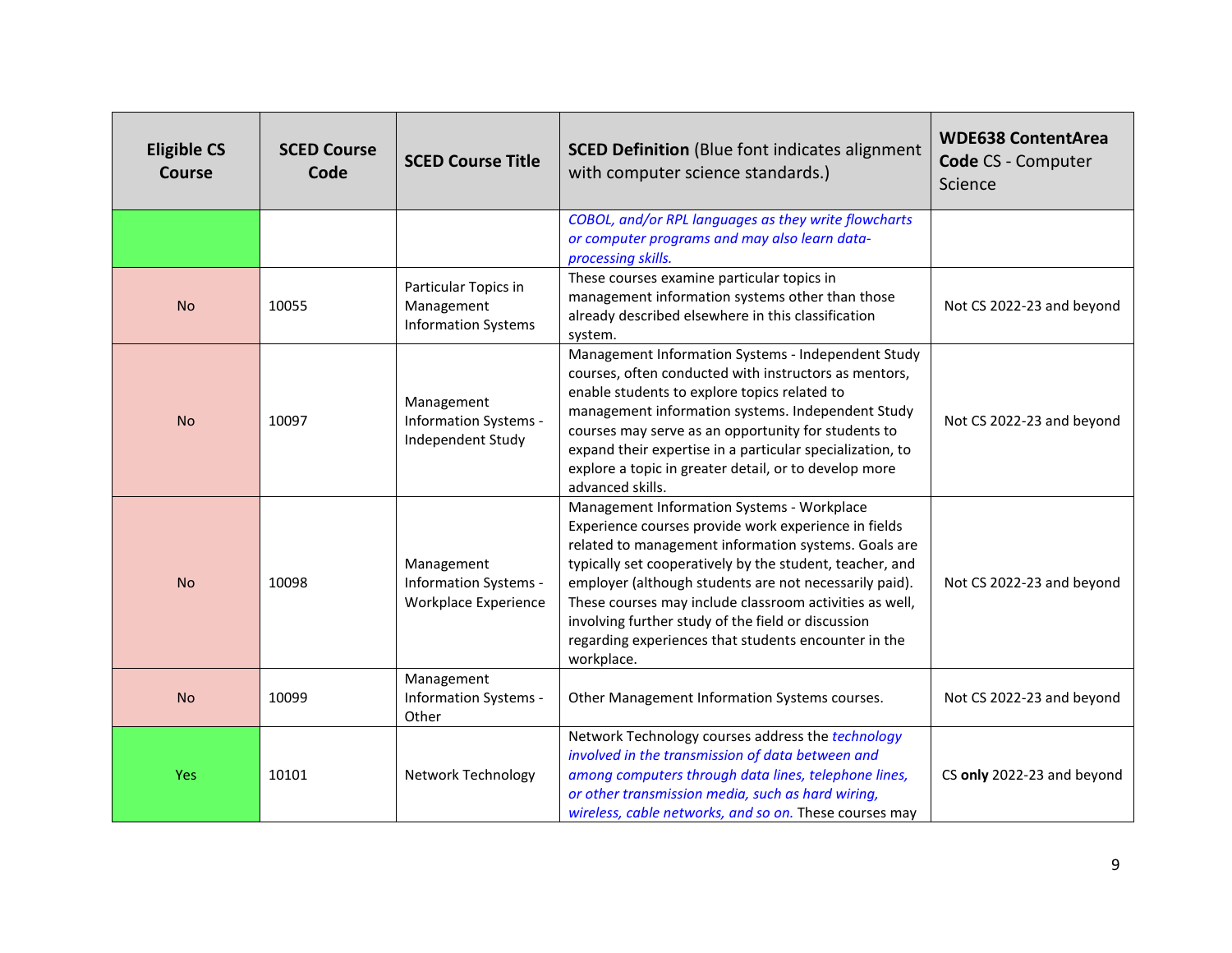| <b>Eligible CS</b><br>Course | <b>SCED Course</b><br>Code | <b>SCED Course Title</b>             | <b>SCED Definition</b> (Blue font indicates alignment<br>with computer science standards.)                                                                                                                                                                                                                                                                                                                                                                                                                                                                                                              | <b>WDE638 ContentArea</b><br>Code CS - Computer<br>Science |
|------------------------------|----------------------------|--------------------------------------|---------------------------------------------------------------------------------------------------------------------------------------------------------------------------------------------------------------------------------------------------------------------------------------------------------------------------------------------------------------------------------------------------------------------------------------------------------------------------------------------------------------------------------------------------------------------------------------------------------|------------------------------------------------------------|
|                              |                            |                                      | emphasize the capabilities of networks, network<br>technology itself, or both. Students typically learn about<br>network capabilities and network technology, including<br>the software, hardware, and peripherals involved in<br>setting up and maintaining a computer network.                                                                                                                                                                                                                                                                                                                        |                                                            |
| <b>Yes</b>                   | 10102                      | <b>Networking Systems</b>            | Networking Systems courses are designed to provide<br>students with the opportunity to <i>understand and work</i><br>with hubs, switches, and routers. Students develop an<br>understanding of LAN (local area network), WAN (wide<br>area network), wireless connectivity, and Internet-based<br>communications (including cloud-based computing),<br>with a strong emphasis on network function, design,<br>and installation practices. Students acquire skills in the<br>design, installation, maintenance, and management of<br>network systems that may help them obtain network<br>certification. | CS only 2022-23 and beyond                                 |
| <b>Yes</b>                   | 10103                      | Area Network Design<br>and Protocols | Area Network Design and Protocols courses address the<br>role of computers in a network system, the Open<br>Systems Interconnection (OSI) model, structured wiring<br>systems, and simple LAN (local area network) and WAN<br>(wide area network) designs.                                                                                                                                                                                                                                                                                                                                              | CS only 2022-23 and beyond                                 |
| Yes                          | 10104                      | <b>Router Basics</b>                 | Router Basics courses teach students about router<br>components, installation, and configuration using<br>routers (e.g., CISCO) switches and the IOS (Internetwork<br>Operation System). These courses also cover such<br>topics as TCP/IP protocol, IP addressing, subnetting<br>concepts, and network trouble-shooting.                                                                                                                                                                                                                                                                               | CS only 2022-23 and beyond                                 |
| <b>Yes</b>                   | 10105                      | <b>NetWare Routing</b>               | NetWare Routing courses introduce students to such<br>topics as Virtual LANs (VLAN) and switched<br>internetworking, comparing traditional shared local<br>area network (LAN) configurations with switched LAN<br>configurations, and they also discuss the benefits of                                                                                                                                                                                                                                                                                                                                 | CS only 2022-23 and beyond                                 |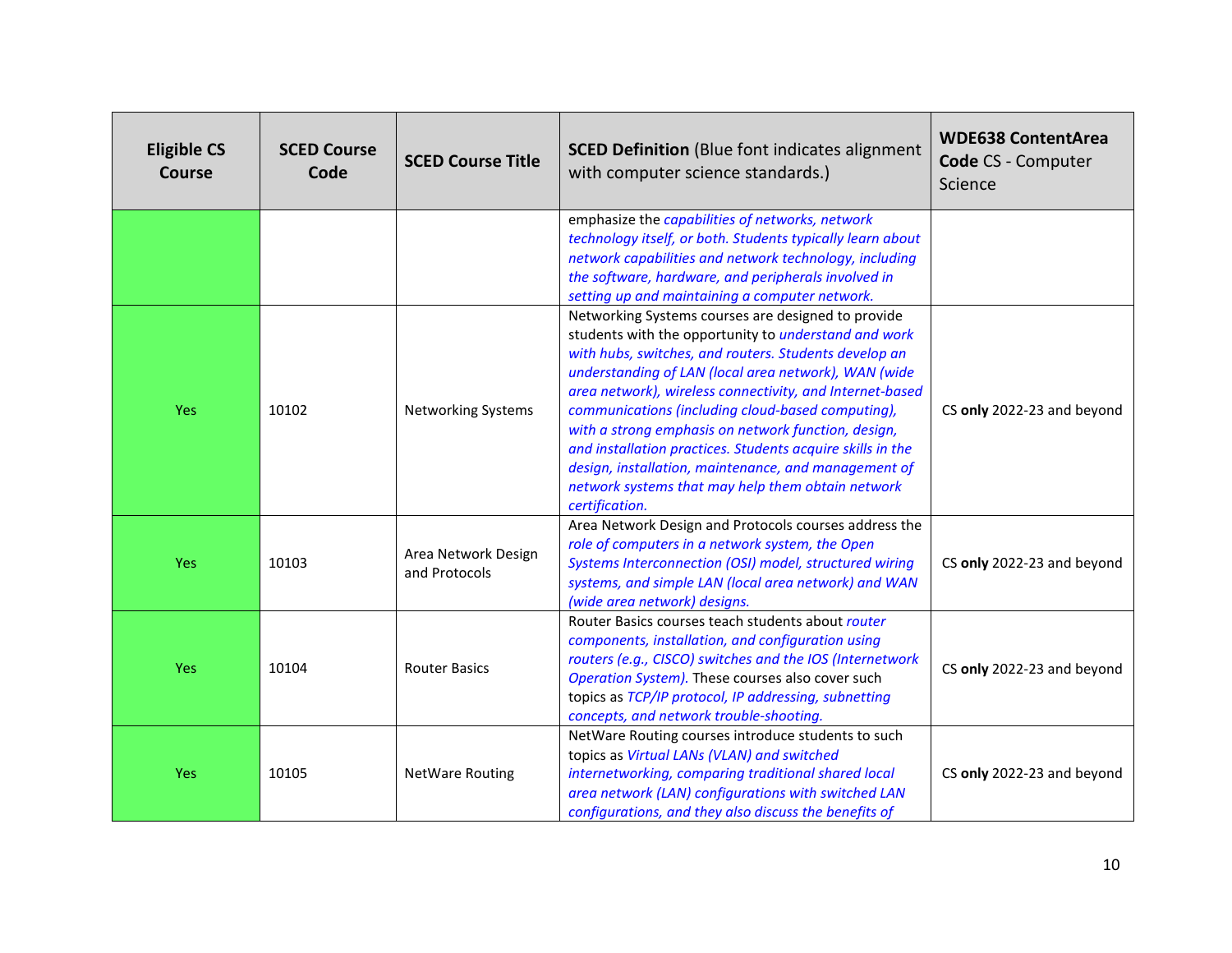| <b>Eligible CS</b><br><b>Course</b> | <b>SCED Course</b><br>Code | <b>SCED Course Title</b>                          | <b>SCED Definition</b> (Blue font indicates alignment<br>with computer science standards.)                                                                                                                                                                                                                                                                                                                                                                                                                                                                                                                                       | <b>WDE638 ContentArea</b><br>Code CS - Computer<br>Science |
|-------------------------------------|----------------------------|---------------------------------------------------|----------------------------------------------------------------------------------------------------------------------------------------------------------------------------------------------------------------------------------------------------------------------------------------------------------------------------------------------------------------------------------------------------------------------------------------------------------------------------------------------------------------------------------------------------------------------------------------------------------------------------------|------------------------------------------------------------|
|                                     |                            |                                                   | using a switched VLAN architecture. These courses also<br>may cover routing protocols like RIP, IGRP, Novell IPX,<br>and Access Control Lists (ACLs).                                                                                                                                                                                                                                                                                                                                                                                                                                                                            |                                                            |
| <b>Yes</b>                          | 10106                      | Wide Area<br>Telecommunications<br>and Networking | Wide Area Telecommunications and Networking<br>courses provide students with the knowledge and skills<br>to enable them to design Wide Area Networks (WANs)<br>using ISDN, Frame-Relay, and PPP. These courses<br>provide students with an <i>understanding of</i><br>internetworking and expertise in trouble-shooting and<br>assessing the adequacy of network configurations to<br>meet changing conditions. Topics may include also<br>Local Area Network (LAN) segmentation.                                                                                                                                                | CS only 2022-23 and beyond                                 |
| <b>Yes</b>                          | 10107                      | <b>Wireless Networks</b>                          | Wireless Networks courses focus on the design,<br>planning, implementation, operation, and trouble-<br>shooting of wireless computer networks, including local<br>access networks (LANs). These courses typically include<br>a comprehensive overview of best practices in<br>technology, security, and design.                                                                                                                                                                                                                                                                                                                  | CS only 2022-23 and beyond                                 |
| <b>Yes</b>                          | 10108                      | <b>Network Security</b>                           | Network Security courses provide students with an<br>understanding of network security principles and<br>implementation. Course topics usually include<br>authentication, the types of attacks and malicious code<br>that may be used against computer networks, the<br>threats and countermeasures for e-mail, Web<br>applications, remote access, and file and print services.<br>These courses may also cover a variety of security<br>topologies as well as technologies and concepts used<br>for providing secure communication channels, secure<br>internetworking devices, intrusion detection systems,<br>and firewalls. | CS only 2022-23 and beyond                                 |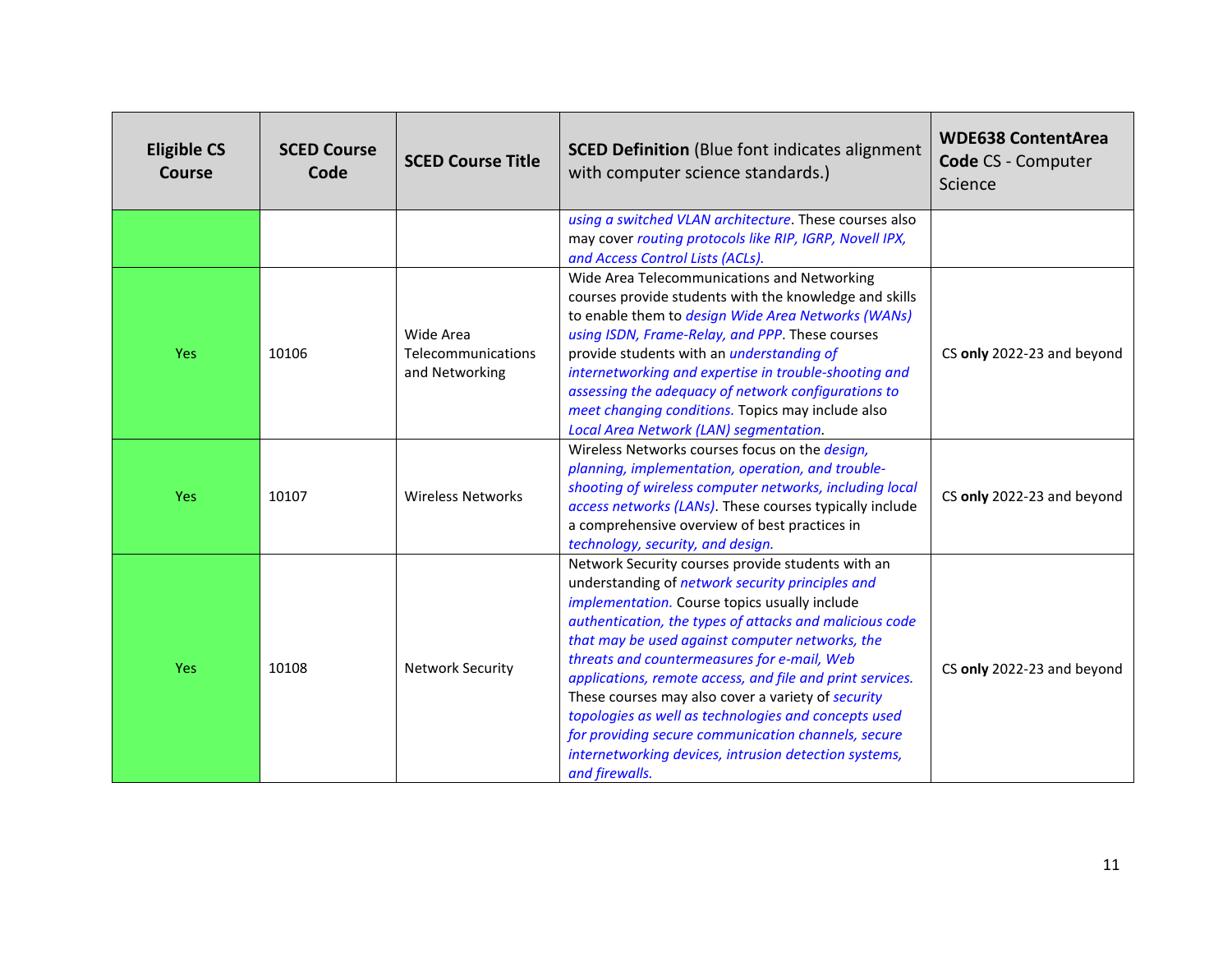| <b>Eligible CS</b><br><b>Course</b> | <b>SCED Course</b><br>Code | <b>SCED Course Title</b>                                 | <b>SCED Definition</b> (Blue font indicates alignment<br>with computer science standards.)                                                                                                                                                                                                                                                                                                                                                                                                                                                                                                                                                                                                  | <b>WDE638 ContentArea</b><br>Code CS - Computer<br>Science |
|-------------------------------------|----------------------------|----------------------------------------------------------|---------------------------------------------------------------------------------------------------------------------------------------------------------------------------------------------------------------------------------------------------------------------------------------------------------------------------------------------------------------------------------------------------------------------------------------------------------------------------------------------------------------------------------------------------------------------------------------------------------------------------------------------------------------------------------------------|------------------------------------------------------------|
| Yes                                 | 10109                      | <b>Essentials of Network</b><br><b>Operating Systems</b> | <b>Essentials of Network Operating Systems courses</b><br>provide students with an overview of multi-user, multi-<br>tasking network operating systems. In these courses,<br>students study the <i>characteristics of operating systems</i> ,<br>such as Linux, and various Windows network operating<br>systems and explore a range of topics including<br>installation procedures, security issues, back-up<br>procedures, and remote access. Advanced topics may<br>include network administration, including account<br>management, training, evaluating new technology,<br>developing system policies, troubleshooting, e-mail and<br>business communications and Web site management. | CS only 2022-23 and beyond                                 |
| Yes                                 | 10110                      | Microsoft Certified<br>Professional (MCP)                | Microsoft Certified Professional courses provide<br>students with the knowledge and skills necessary to be<br>employed as a network administrator in the latest<br>Windows server-networking environment. Topics<br>include installing, configuring, and trouble-shooting the<br>Windows server. These courses prepare students to set<br>up network connections; manage security issues and<br>shares; and develop policies. Students are typically<br>encouraged to take the MCP exam.                                                                                                                                                                                                    | CS only 2022-23 and beyond                                 |
| <b>No</b>                           | 10111                      | Particular Topics in<br>Networking Systems               | These courses examine particular topics in networking<br>systems other than those already described elsewhere<br>in this classification system.                                                                                                                                                                                                                                                                                                                                                                                                                                                                                                                                             | Not CS 2022-23 and beyond                                  |
| Yes                                 | 10112                      | Local Area Networking                                    | Local Area Networking courses introduce students to<br>local area networking (LAN) administration skills,<br>operating systems, basic user skills, defining network<br>objects, building a simple LAN topology applying<br>principles of cabling, LAN switching, designing file<br>systems, managing user access, securing file systems,<br>working with directory service software security,<br>implementing network printing, implementing login<br>scripts, and managing user environments.                                                                                                                                                                                              | CS only 2022-23 and beyond                                 |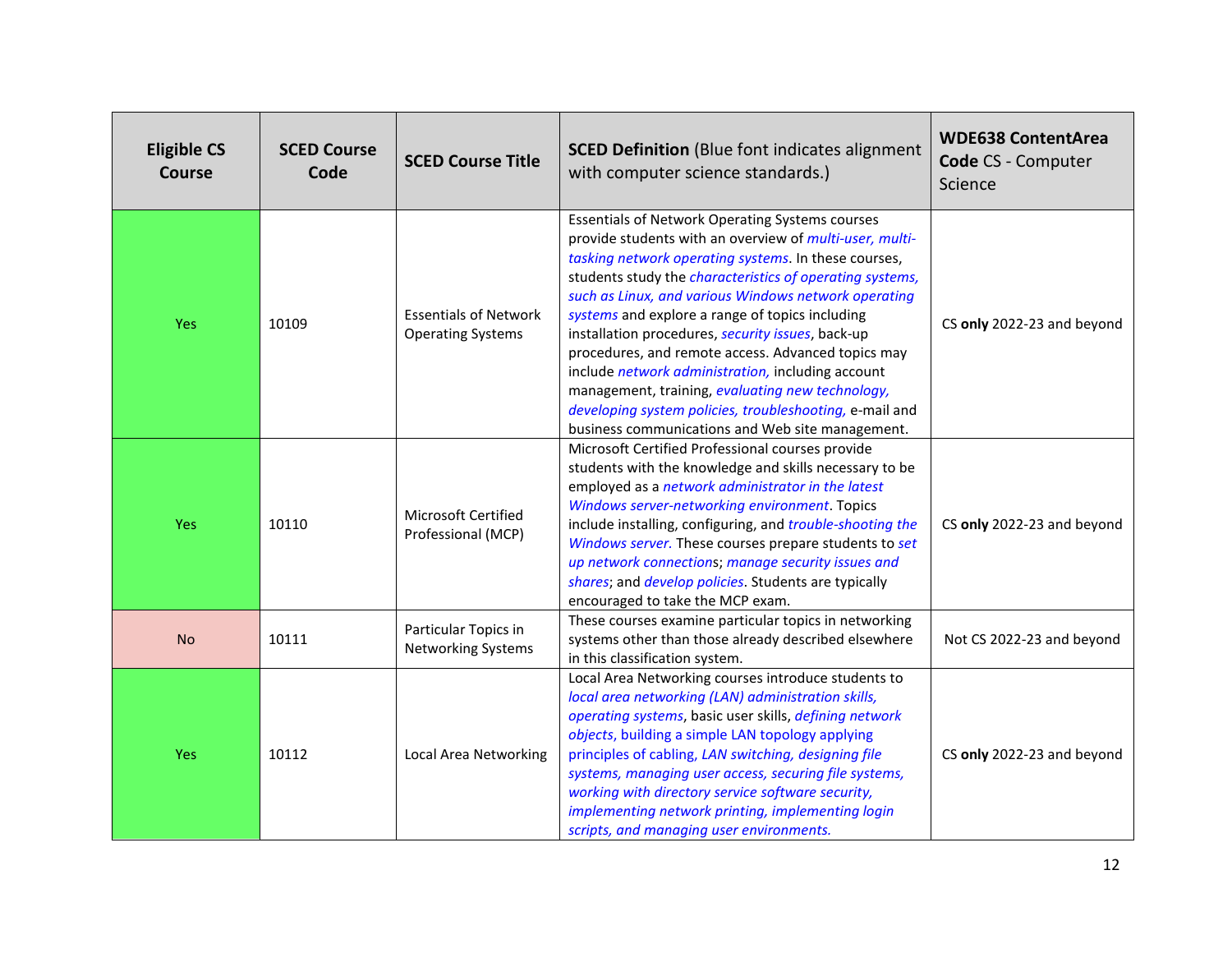| <b>Eligible CS</b><br><b>Course</b> | <b>SCED Course</b><br>Code | <b>SCED Course Title</b>                     | <b>SCED Definition</b> (Blue font indicates alignment<br>with computer science standards.)                                                                                                                                                                                                                                                                                                                                                                                    | <b>WDE638 ContentArea</b><br>Code CS - Computer<br>Science |
|-------------------------------------|----------------------------|----------------------------------------------|-------------------------------------------------------------------------------------------------------------------------------------------------------------------------------------------------------------------------------------------------------------------------------------------------------------------------------------------------------------------------------------------------------------------------------------------------------------------------------|------------------------------------------------------------|
| Yes                                 | 10147                      | Networking Systems -<br>Independent Study    | Networking Systems - Independent Study courses,<br>often conducted with instructors as mentors, enable<br>students to explore topics related to networking<br>systems. Independent Study courses may serve as an<br>opportunity for students to expand their expertise in a<br>particular specialization, to explore a topic in greater<br>detail, or to develop more advanced skills.                                                                                        | CS only 2022-23 and beyond                                 |
| Yes                                 | 10148                      | Networking Systems -<br>Workplace Experience | Networking Systems - Workplace Experience courses<br>provide students with work experience in fields related<br>to networking systems. Goals are typically set<br>cooperatively by the student, teacher, and employer<br>(although students are not necessarily paid). These<br>courses may include classroom activities as well,<br>involving further study of the field or discussion<br>regarding experiences that students encounter in the<br>workplace.                 | CS only 2022-23 and beyond                                 |
| <b>No</b>                           | 10149                      | Networking Systems -<br>Other                | Other Networking Systems courses.                                                                                                                                                                                                                                                                                                                                                                                                                                             | Not CS 2022-23 and beyond                                  |
| Yes                                 | 10151                      | <b>Business Programming</b>                  | Business Programming courses provide students with<br>experience in using previously written software<br>packages. Topics may include loops, arrays, and<br>functions as well as instruction on how to design and<br>write programs of their own. These courses contain a<br>business industry focus and provide an overview of the<br>principles of object-oriented design and programming<br>(e.g., Visual Basic [VB], C++, Java, RPL) related to the<br>business industry. | CS only 2022-23 and beyond                                 |
| Yes                                 | 10152                      | Computer<br>Programming                      | Computer Programming courses provide students with<br>the knowledge and skills necessary to construct<br>computer programs in one or more languages.<br>Computer coding and program structure are often<br>introduced with the BASIC language, but other                                                                                                                                                                                                                      | CS only 2022-23 and beyond                                 |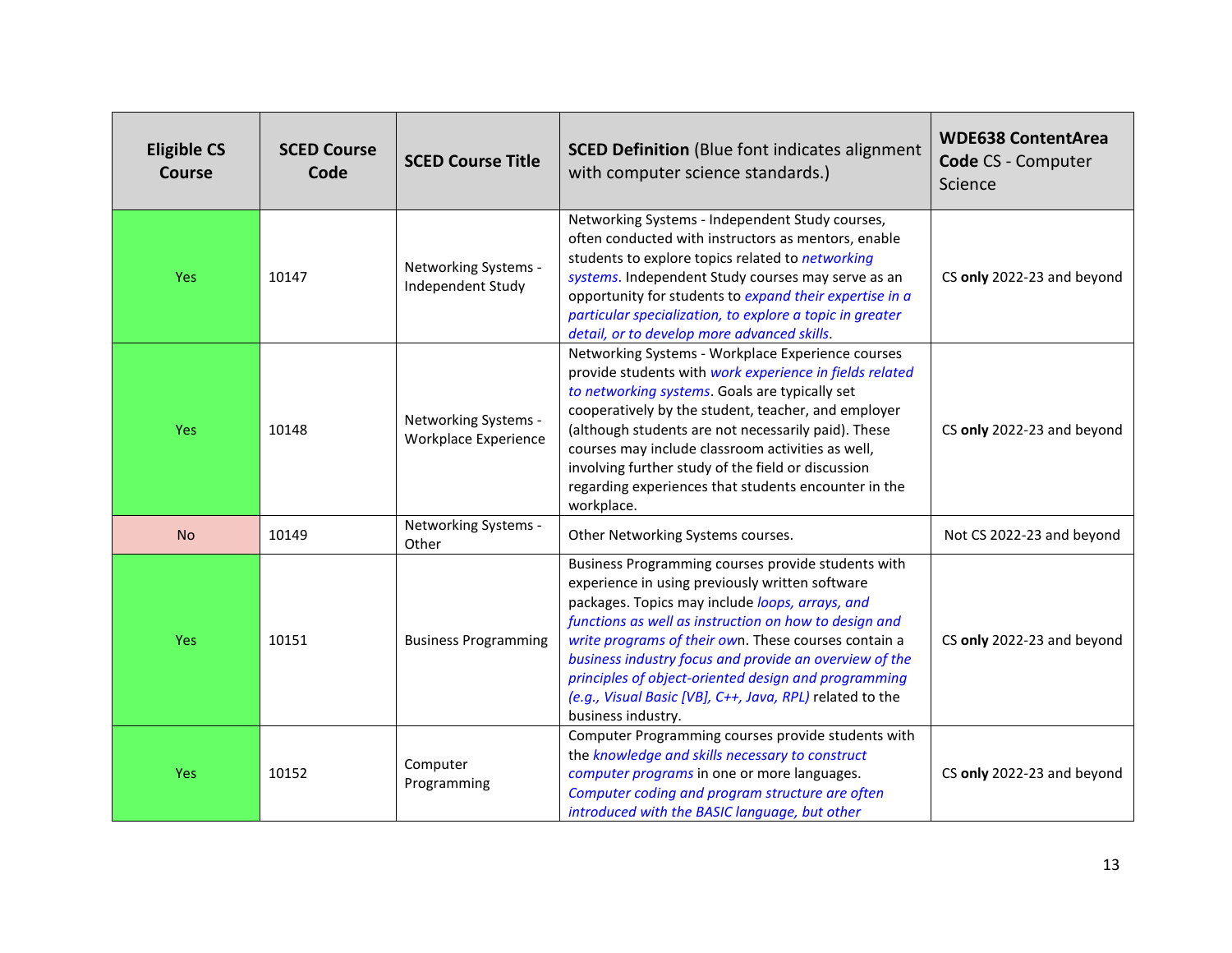| <b>Eligible CS</b><br><b>Course</b> | <b>SCED Course</b><br>Code | <b>SCED Course Title</b>         | <b>SCED Definition</b> (Blue font indicates alignment<br>with computer science standards.)                                                                                                                                                                                                                                                                                                                                                                                                                                                                | <b>WDE638 ContentArea</b><br>Code CS - Computer<br>Science |
|-------------------------------------|----------------------------|----------------------------------|-----------------------------------------------------------------------------------------------------------------------------------------------------------------------------------------------------------------------------------------------------------------------------------------------------------------------------------------------------------------------------------------------------------------------------------------------------------------------------------------------------------------------------------------------------------|------------------------------------------------------------|
|                                     |                            |                                  | computer languages, such as Visual Basic (VB), Java,<br>Pascal, C++, and C#, may be used instead. Students<br>learn to structure, create, document, and debug<br>computer programs. Advanced courses may include<br>instruction in object-oriented programming to help<br>students develop applications for Windows, database,<br>multimedia, games, mobile and/or Web environments.<br>An emphasis is placed on design, style, clarity, and<br>efficiency. In these courses, students apply the skills<br>they learn to relevant authentic applications. |                                                            |
| <b>Yes</b>                          | 10153                      | Visual Basic (VB)<br>Programming | Visual Basic (VB) Programming courses provide an<br>opportunity for students to gain expertise in computer<br>programs using the Visual Basic (VB) language. As with<br>more general computer programming courses, the<br>emphasis is on how to structure and document<br>computer programs and how to use problem-solving<br>techniques. These courses cover such topics as the use<br>of text boxes, scroll bars, menus, buttons, and Windows<br>applications. More advanced topics may include<br>mathematical and business functions and graphics.    | CS only 2022-23 and beyond                                 |
| Yes                                 | 10154                      | C++ Programming                  | C++ Programming courses provide an opportunity for<br>students to gain expertise in computer programs using<br>the C++ language. As with more general computer<br>programming courses, the emphasis is on how to write<br>logically structured programs, include appropriate<br>documentation, and use problem-solving techniques.<br>More advanced topics may include multi-dimensional<br>arrays, functions, sorting, loops, and records.                                                                                                               | CS only 2022-23 and beyond                                 |
| <b>Yes</b>                          | 10155                      | Java Programming                 | Java Programming courses provide students with the<br>opportunity to gain expertise in computer programs<br>using the Java language. As with more general<br>computer programming courses, the emphasis is on<br>how to structure and document computer programs,                                                                                                                                                                                                                                                                                         | CS only 2022-23 and beyond                                 |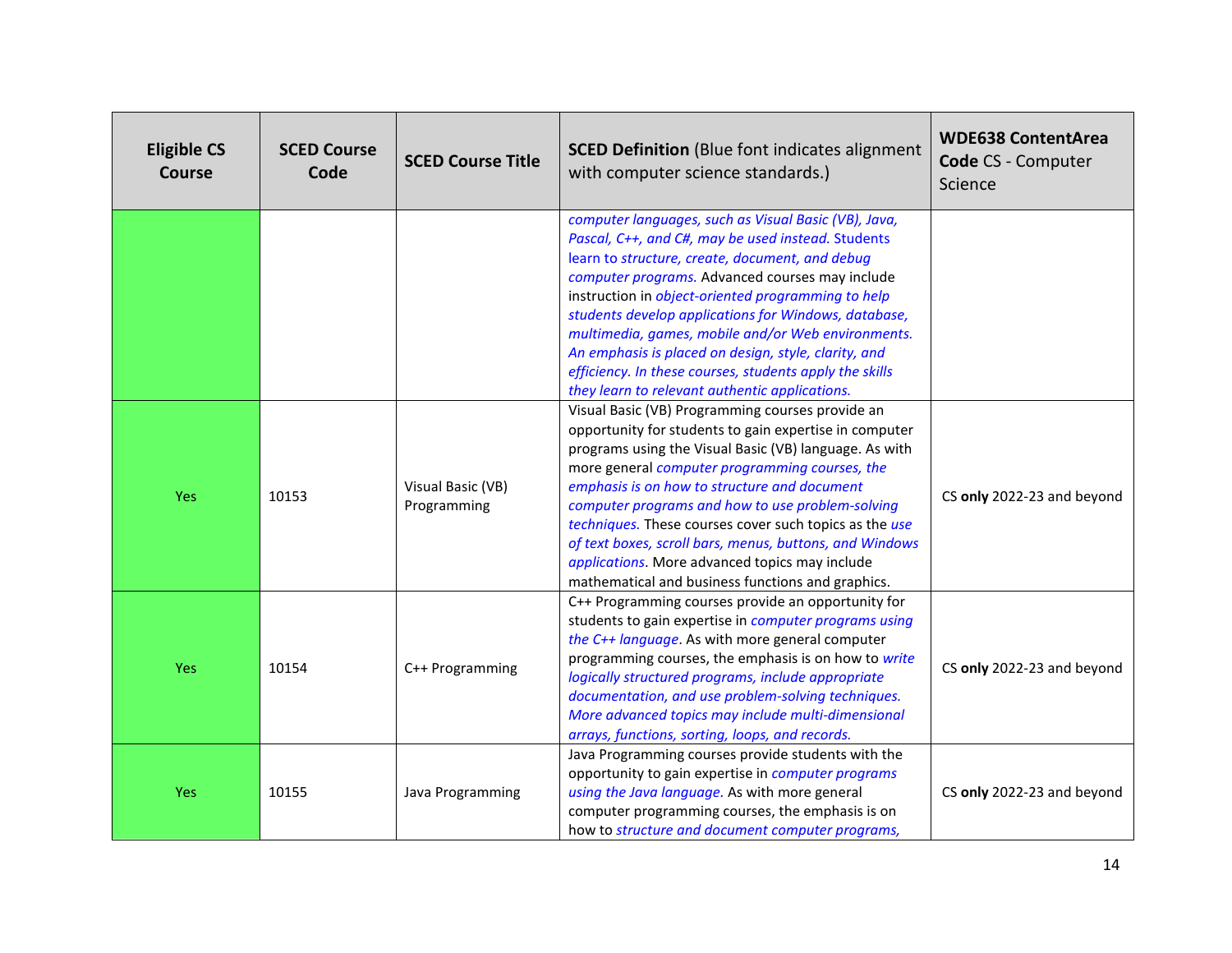| <b>Eligible CS</b><br>Course | <b>SCED Course</b><br>Code | <b>SCED Course Title</b>                    | <b>SCED Definition</b> (Blue font indicates alignment<br>with computer science standards.)                                                                                                                                                                                                                                                                                                                                                                                                                                                                          | <b>WDE638 ContentArea</b><br>Code CS - Computer<br>Science |
|------------------------------|----------------------------|---------------------------------------------|---------------------------------------------------------------------------------------------------------------------------------------------------------------------------------------------------------------------------------------------------------------------------------------------------------------------------------------------------------------------------------------------------------------------------------------------------------------------------------------------------------------------------------------------------------------------|------------------------------------------------------------|
|                              |                            |                                             | using problem-solving techniques. Topics covered in the<br>course include syntax, I/O classes, string manipulation,<br>and recursion.                                                                                                                                                                                                                                                                                                                                                                                                                               |                                                            |
| Yes                          | 10156                      | Computer<br>Programming - Other<br>Language | Computer Programming - Other Language courses<br>provide students with the opportunity to gain expertise<br>in computer programs using languages other than<br>those specified (such as Pascal, FORTRAN, Python, or<br>emerging languages). As with other computer<br>programming courses, the emphasis is on how to<br>structure and document computer programs, using<br>problem-solving techniques. As students advance, they<br>learn how to best utilize the features and strengths of<br>the language being used.                                             | CS only 2022-23 and beyond                                 |
| Yes                          | 10157                      | AP Computer Science<br>A                    | Following the College Board's suggested curriculum<br>designed to mirror college-level computer science<br>courses, AP Computer Science A courses emphasize<br>object-oriented programming methodology with a focus<br>on problem solving and algorithm development. These<br>courses cover such topics as object-oriented program<br>design; program implementation; program analysis;<br>standard data structures; standard algorithms; and the<br>ethical and social implications of computing systems.                                                          | CS only 2022-23 and beyond                                 |
| <b>Yes</b>                   | 10159                      | <b>IB Computer Science</b>                  | IB Computer Science courses prepare students to take<br>the International Baccalaureate Computer Science<br>exam at either the standard or higher level. The courses<br>emphasize system fundamentals, computer<br>organization, and networks, as well as the fundamental<br>concepts of computational thinking, the development of<br>practical computational solutions, and programming. IB<br>Computer Science courses also cover the <i>applications</i><br>and effects of the computer on modern society as well<br>as the limitations of computer technology. | CS only 2022-23 and beyond                                 |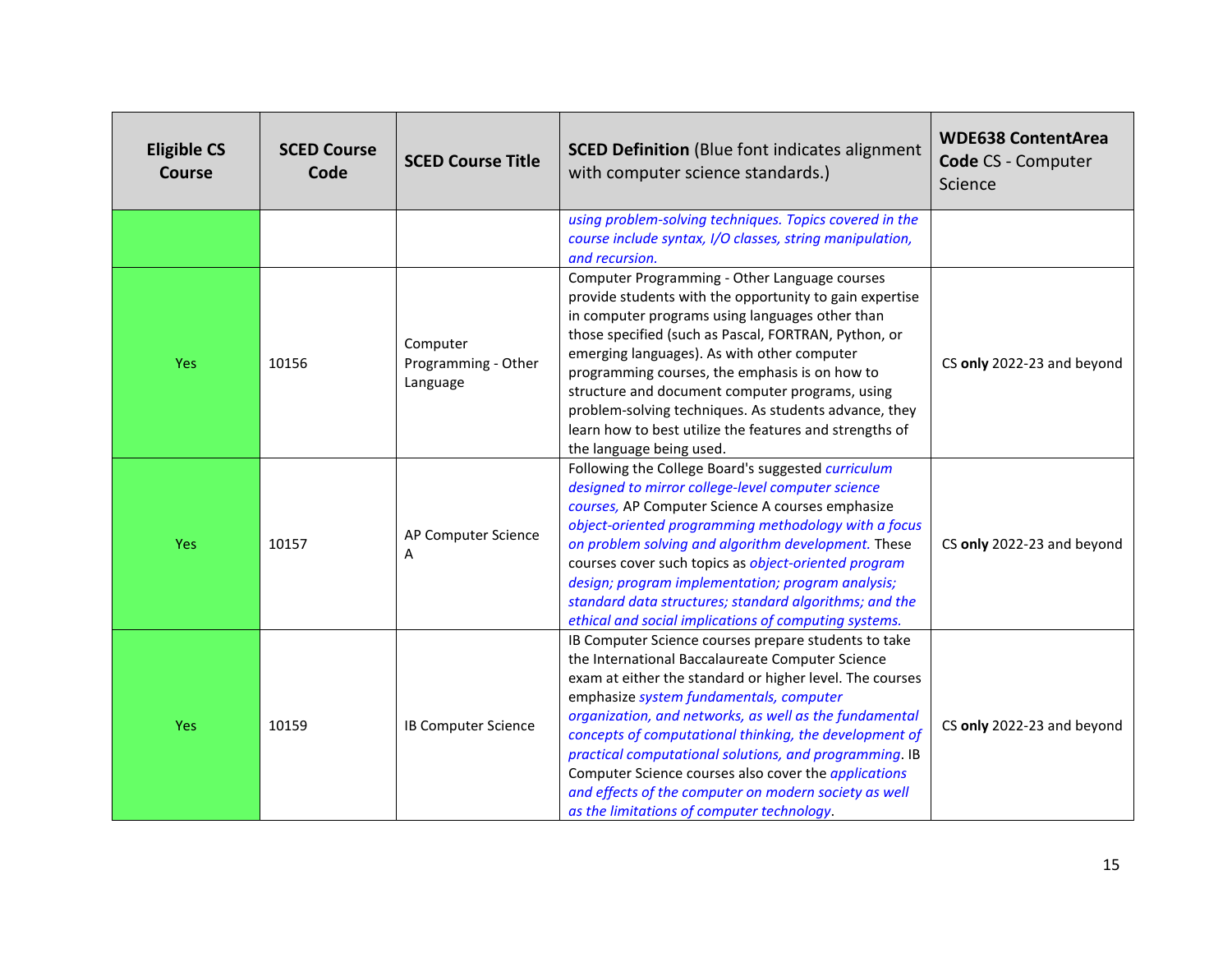| <b>Eligible CS</b><br>Course | <b>SCED Course</b><br>Code | <b>SCED Course Title</b>                                 | <b>SCED Definition</b> (Blue font indicates alignment<br>with computer science standards.)                                                                                                                                                                                                                                                                                                                                                                                                                                                                                                                              | <b>WDE638 ContentArea</b><br><b>Code CS - Computer</b><br>Science |
|------------------------------|----------------------------|----------------------------------------------------------|-------------------------------------------------------------------------------------------------------------------------------------------------------------------------------------------------------------------------------------------------------------------------------------------------------------------------------------------------------------------------------------------------------------------------------------------------------------------------------------------------------------------------------------------------------------------------------------------------------------------------|-------------------------------------------------------------------|
| Yes                          | 10160                      | Particular Topics in<br>Computer<br>Programming          | These courses examine particular topics in computer<br>programming other than those already described<br>elsewhere in this classification system.                                                                                                                                                                                                                                                                                                                                                                                                                                                                       | CS only 2022-23 and beyond                                        |
| <b>Yes</b>                   | 10197                      | Computer<br>Programming -<br>Independent Study           | Computer Programming - Independent Study courses,<br>often conducted with instructors as mentors, enable<br>students to explore topics related to computer<br>programming. Independent Study courses may serve as<br>an opportunity for students to expand their expertise in<br>a particular specialization, to explore a topic in greater<br>detail, or to develop more advanced skills.                                                                                                                                                                                                                              | CS only 2022-23 and beyond                                        |
| <b>Yes</b>                   | 10198                      | Computer<br>Programming -<br><b>Workplace Experience</b> | Computer Programming - Workplace Experience<br>courses provide students with work experience in fields<br>related to computer programming. Goals are typically<br>set cooperatively by the student, teacher, and<br>employer (although students are not necessarily paid).<br>These courses may include classroom activities as well,<br>involving further study of the field or discussion<br>regarding experiences that students encounter in the<br>workplace.                                                                                                                                                       | CS only 2022-23 and beyond                                        |
| <b>Yes</b>                   | 10199                      | Computer<br>Programming - Other                          | Other Computer Programming courses.                                                                                                                                                                                                                                                                                                                                                                                                                                                                                                                                                                                     | CS only 2022-23 and beyond                                        |
| Yes                          | 10201                      | Web Page Design                                          | Web Page Design courses teach students how to design<br>websites by introducing them to and refining their<br>knowledge of site planning, page layout, graphic design,<br>and the use of markup languages - such as Extensible<br>Hypertext Markup, JavaScript, Dynamic HTML,<br>Document Object Model, and Cascading Style Sheets -<br>to develop and maintain a web page. These courses<br>may also cover security and privacy issues, copyright<br>infringement, trademarks, and other legal issues<br>relating to the use of the Internet. Advanced topics may<br>include the use of forms and scripts for database | CS only 2022-23 and beyond                                        |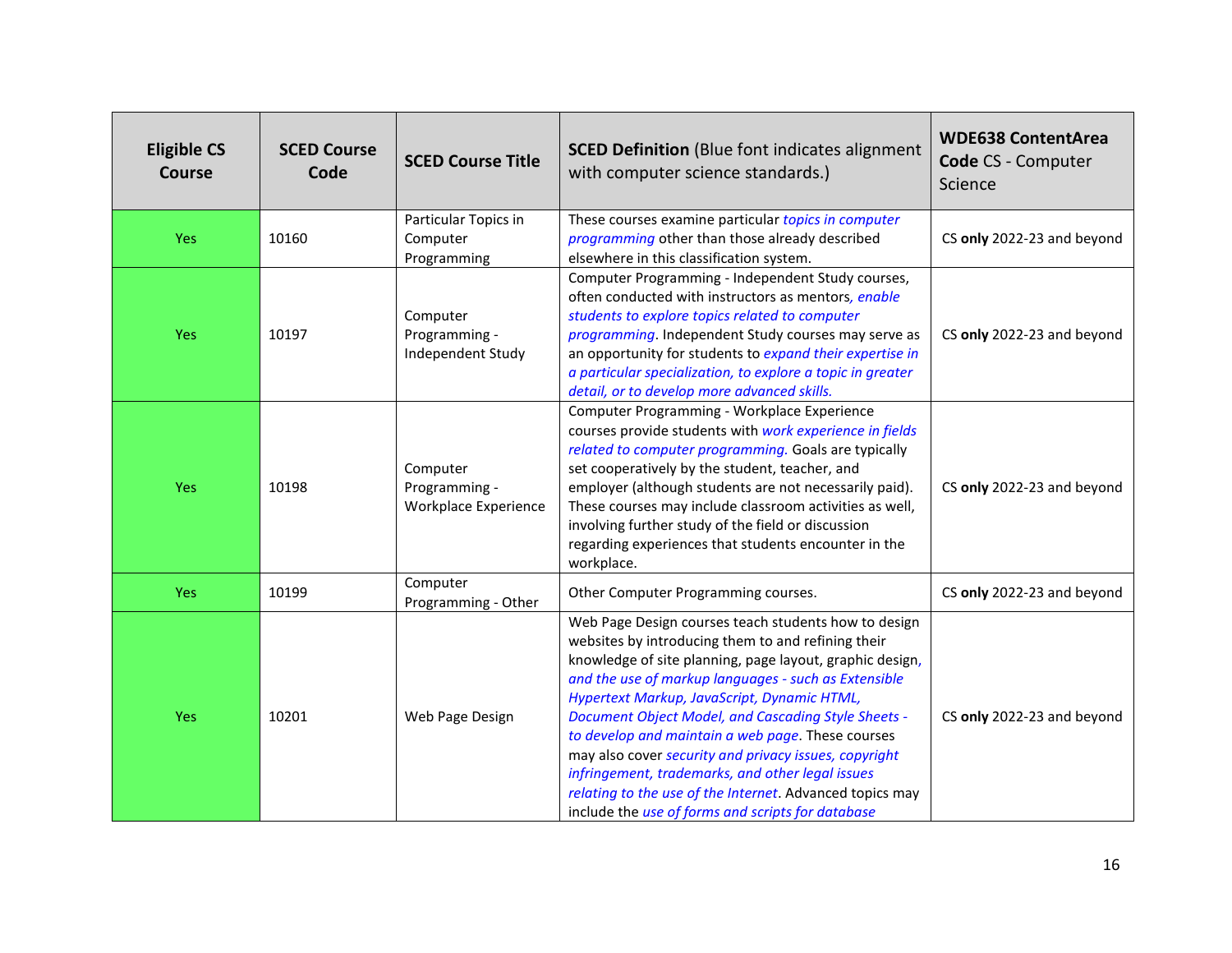| <b>Eligible CS</b><br><b>Course</b> | <b>SCED Course</b><br>Code | <b>SCED Course Title</b>                 | <b>SCED Definition</b> (Blue font indicates alignment<br>with computer science standards.)                                                                                                                                                                                                                                                                                                                                                                            | <b>WDE638 ContentArea</b><br><b>Code CS - Computer</b><br>Science |
|-------------------------------------|----------------------------|------------------------------------------|-----------------------------------------------------------------------------------------------------------------------------------------------------------------------------------------------------------------------------------------------------------------------------------------------------------------------------------------------------------------------------------------------------------------------------------------------------------------------|-------------------------------------------------------------------|
|                                     |                            |                                          | access, transfer methods, and networking<br>fundamentals.                                                                                                                                                                                                                                                                                                                                                                                                             |                                                                   |
| <b>No</b>                           | 10202                      | <b>Computer Graphics</b>                 | Computer Graphics courses provide students with the<br>opportunity to explore the ways in which computers<br>can produce visual imagery that communicates<br>information and ideas effectively to multiple audiences<br>using a variety of media and formats. Course topics may<br>include principles and elements of design, image<br>creation, image manipulation, and image types.                                                                                 | Not CS 2022-23 and beyond                                         |
| <b>No</b>                           | 10203                      | Interactive Media                        | Interactive Media courses provide students with the<br>knowledge and skills to create, design, and produce<br>interactive digital media products and services. The<br>courses may emphasize the development of digitally<br>generated and/or computer-enhanced media. Course<br>topics may include 3D animation, graphic media, web<br>development, and virtual reality. Upon completion of<br>these courses, students may be prepared for industry<br>certification. | Not CS 2022-23 and beyond                                         |
| <b>No</b>                           | 10204                      | Particular Topics in<br>Media Technology | These courses examine particular topics in internet<br>design and applications other than those already<br>described elsewhere in this classification system.                                                                                                                                                                                                                                                                                                         | Not CS 2022-23 and beyond                                         |
| Yes                                 | 10205                      | <b>Computer Gaming and</b><br>Design     | Computer Gaming and Design courses prepare students<br>to design computer games by studying design,<br>animation, artistic concepts, digital imaging, coding,<br>scripting, multimedia production, and game play                                                                                                                                                                                                                                                      | CS only 2022-23 and beyond                                        |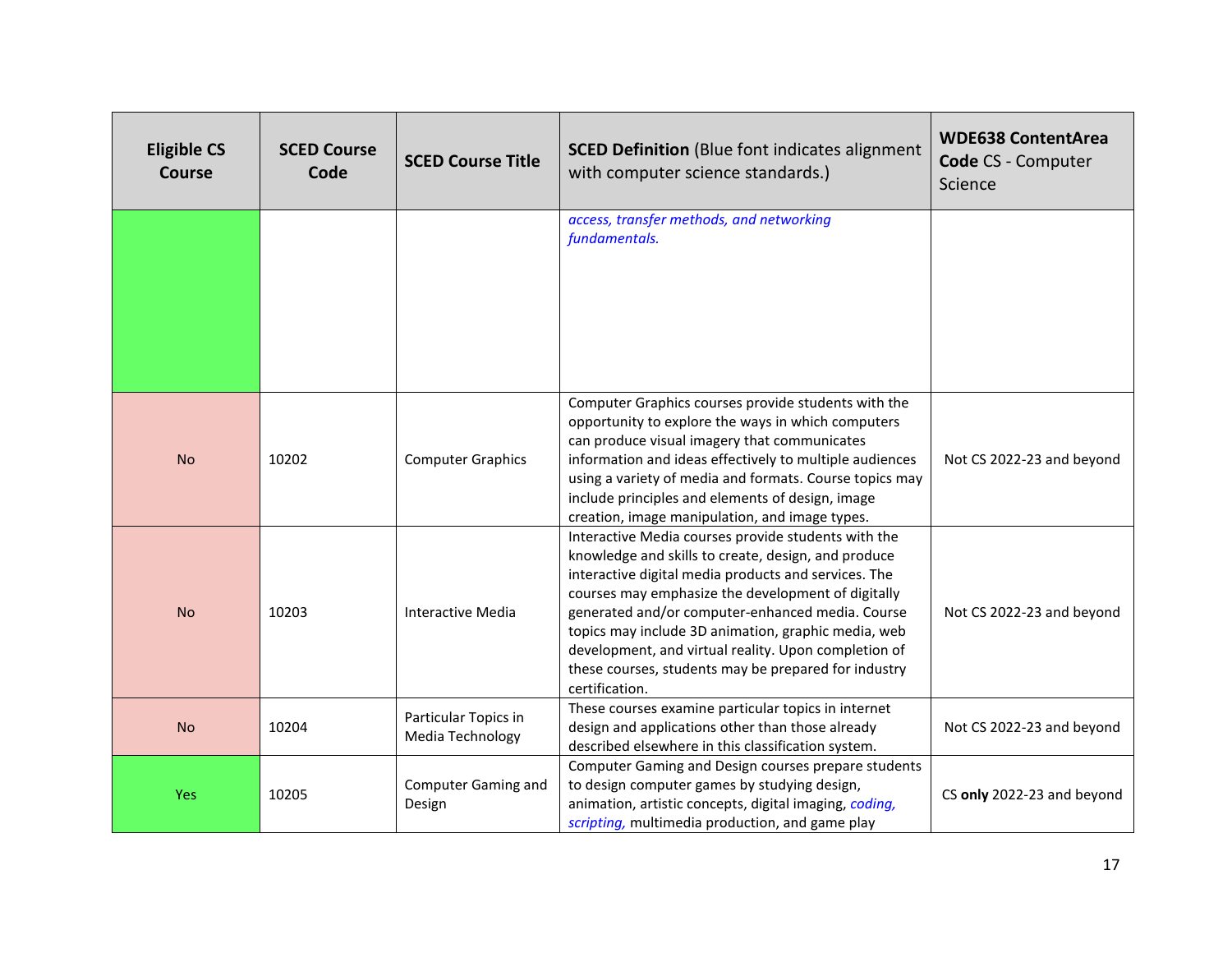| <b>Eligible CS</b><br><b>Course</b> | <b>SCED Course</b><br>Code | <b>SCED Course Title</b>                   | <b>SCED Definition</b> (Blue font indicates alignment<br>with computer science standards.)                                                                                                                                                                                                                                                                                                                                                                | <b>WDE638 ContentArea</b><br>Code CS - Computer<br>Science |
|-------------------------------------|----------------------------|--------------------------------------------|-----------------------------------------------------------------------------------------------------------------------------------------------------------------------------------------------------------------------------------------------------------------------------------------------------------------------------------------------------------------------------------------------------------------------------------------------------------|------------------------------------------------------------|
|                                     |                            |                                            | strategies. Advanced course topics include, but are not<br>limited to, level design, environment and 3D modeling,<br>scene and set design, motion capture, and texture<br>mapping.                                                                                                                                                                                                                                                                        |                                                            |
| <b>Yes</b>                          | 10206                      | <b>Mobile Applications</b>                 | Mobile Applications courses provide students with<br>opportunities to create applications for mobile devices<br>using a variety of commercial and open source<br>software. These courses typically address the<br>installation and modification of these applications, as<br>well as customer service skills to handle user issues.                                                                                                                       | CS only 2022-23 and beyond                                 |
| <b>No</b>                           | 10247                      | Media Technology -<br>Independent Study    | Media Technology - Independent Study courses, often<br>conducted with instructors as mentors, enable students<br>to explore topics related to media technology.<br>Independent Study courses may serve as an<br>opportunity for students to expand their expertise in a<br>particular specialization, to explore a topic in greater<br>detail, or to develop more advanced skills.                                                                        | Not CS 2022-23 and beyond                                  |
| <b>No</b>                           | 10248                      | Media Technology -<br>Workplace Experience | Media Technology - Workplace Experience courses<br>provide students with work experience in fields related<br>to media technology. Goals are typically set<br>cooperatively by the student, teacher, and employer<br>(although students are not necessarily paid). These<br>courses may include classroom activities as well,<br>involving further study of the field or discussion<br>regarding experiences that students encounter in the<br>workplace. | Not CS 2022-23 and beyond                                  |
| <b>No</b>                           | 10249                      | Media Technology -<br>Other                | Other Media Technology courses.                                                                                                                                                                                                                                                                                                                                                                                                                           | Not CS 2022-23 and beyond                                  |
| <b>No</b>                           | 10251                      | <b>Computer Technology</b>                 | Computer Technology courses introduce students to<br>the features, functions, and design of computer<br>hardware and provide instruction in the maintenance                                                                                                                                                                                                                                                                                               | Not CS 2022-23 and beyond                                  |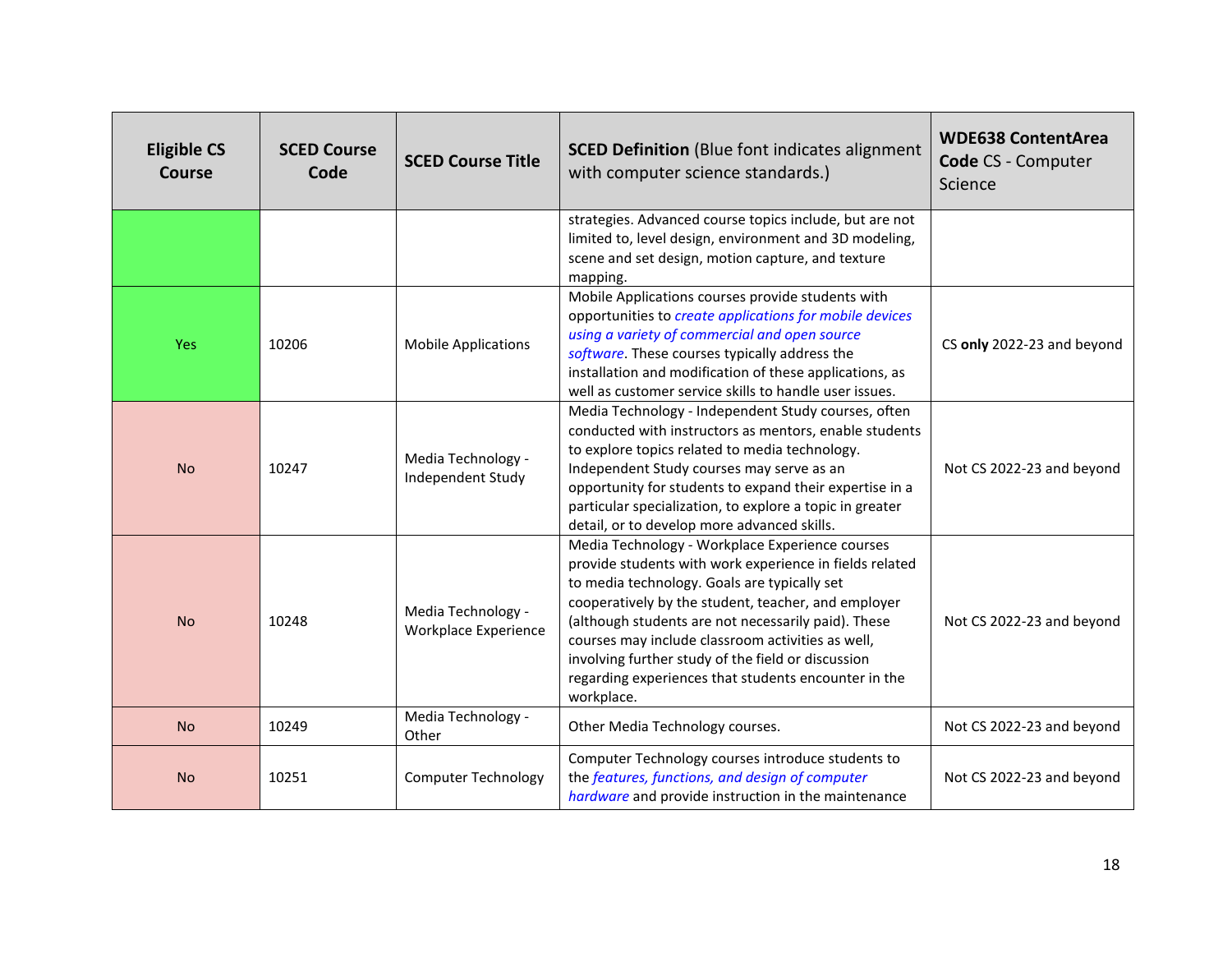| <b>Eligible CS</b><br><b>Course</b> | <b>SCED Course</b><br>Code | <b>SCED Course Title</b>                                                  | <b>SCED Definition</b> (Blue font indicates alignment<br>with computer science standards.)                                                                                                                                                                                                                                                                                                                                                                                                                                                                                       | <b>WDE638 ContentArea</b><br>Code CS - Computer<br>Science |
|-------------------------------------|----------------------------|---------------------------------------------------------------------------|----------------------------------------------------------------------------------------------------------------------------------------------------------------------------------------------------------------------------------------------------------------------------------------------------------------------------------------------------------------------------------------------------------------------------------------------------------------------------------------------------------------------------------------------------------------------------------|------------------------------------------------------------|
|                                     |                            |                                                                           | and repair of computer components and peripheral<br>devices.                                                                                                                                                                                                                                                                                                                                                                                                                                                                                                                     |                                                            |
| <b>No</b>                           | 10252                      | Computer<br>Maintenance                                                   | Computer Maintenance courses prepare students to<br>apply basic electronic theory and principles in<br>diagnosing and repairing personal computers and<br>input/output devices. Topics may include operating,<br>installing, maintaining, and repairing computers,<br>network systems, digital control instruments,<br>programmable controllers, and processors.                                                                                                                                                                                                                 | Not CS 2022-23 and beyond                                  |
| <b>No</b>                           | 10253                      | <b>Information Support</b><br>and Services                                | Information Support and Services courses prepare<br>students to assist users of personal computers by<br>diagnosing their problems in using application software<br>packages and maintaining security requirements.                                                                                                                                                                                                                                                                                                                                                              | Not CS 2022-23 and beyond                                  |
| <b>No</b>                           | 10254                      | IT Essentials: PC<br>Hardware and<br>Software                             | IT Essentials: PC Hardware and Software courses<br>provide students with in-depth exposure to computer<br>hardware and operating systems. Course topics include<br>the functionality of hardware and software components<br>as well as suggested best practices in maintenance and<br>safety issues. Students learn to assemble and configure<br>a computer, install operating systems and software,<br>and troubleshoot hardware and software problems. In<br>addition, these courses introduce students to<br>networking and often prepare them for industry<br>certification. | Not CS 2022-23 and beyond                                  |
| <b>No</b>                           | 10255                      | CISCO - The Panduit<br>Network Infrastructure<br><b>Essentials (PNIE)</b> | CISCO - PNIE courses provide students with the<br>knowledge to create innovative network infrastructure<br>solutions. These courses offer students basic cable<br>installer information and help them acquire the skills to<br>build and use the physical layer of network<br>infrastructure and develop a deeper understanding of<br>networking devices.                                                                                                                                                                                                                        | Not CS 2022-23 and beyond                                  |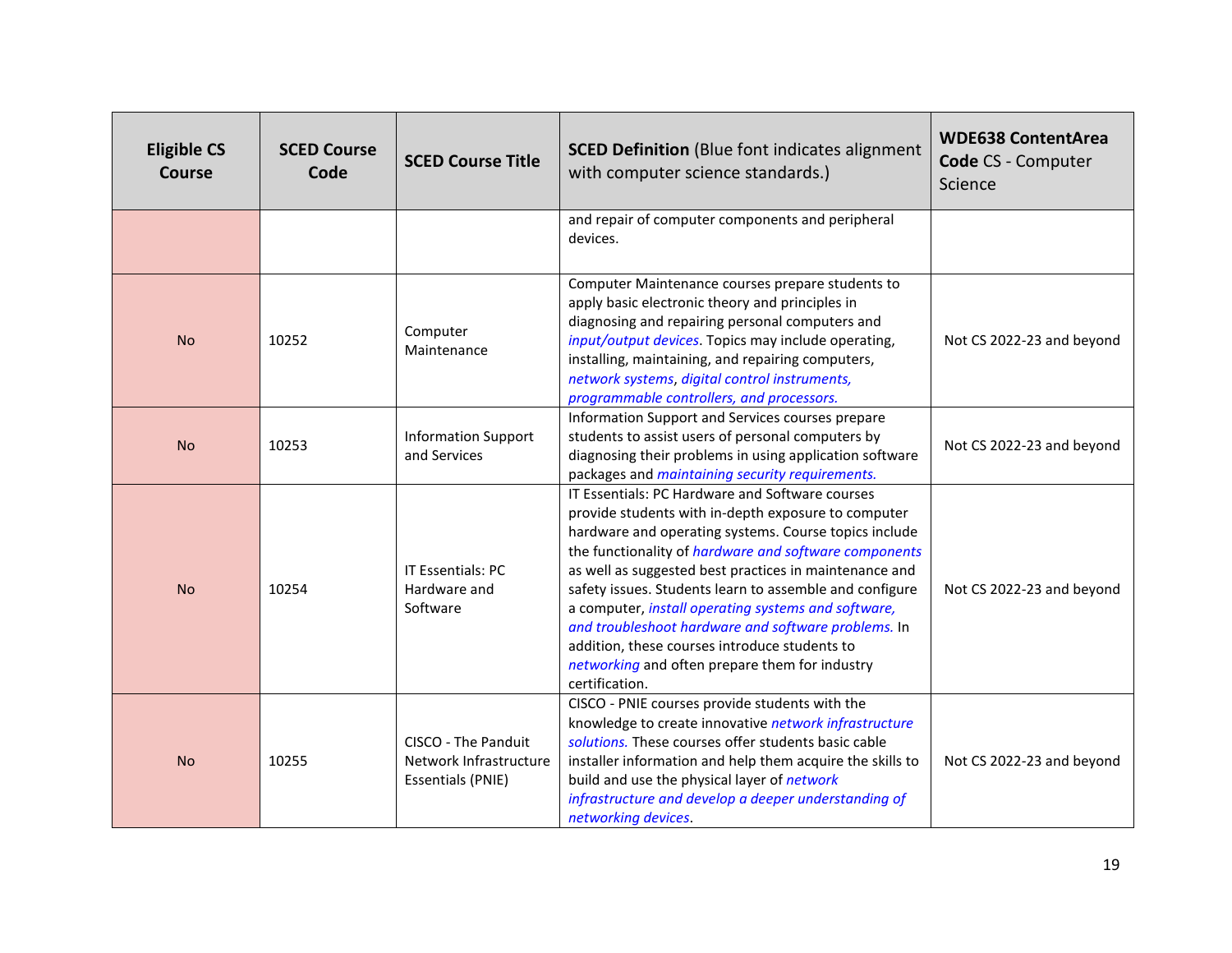| <b>Eligible CS</b><br><b>Course</b> | <b>SCED Course</b><br>Code | <b>SCED Course Title</b>                                             | <b>SCED Definition</b> (Blue font indicates alignment<br>with computer science standards.)                                                                                                                                                                                                                                                                                                                                                                                                  | <b>WDE638 ContentArea</b><br>Code CS - Computer<br>Science |
|-------------------------------------|----------------------------|----------------------------------------------------------------------|---------------------------------------------------------------------------------------------------------------------------------------------------------------------------------------------------------------------------------------------------------------------------------------------------------------------------------------------------------------------------------------------------------------------------------------------------------------------------------------------|------------------------------------------------------------|
| <b>No</b>                           | 10256                      | Particular Topics in<br><b>Information Support</b><br>and Services   | These courses examine particular topics in computer<br>support, maintenance, and repair other than those<br>already described elsewhere in this classification<br>system.                                                                                                                                                                                                                                                                                                                   | Not CS 2022-23 and beyond                                  |
| <b>No</b>                           | 10297                      | <b>Information Support</b><br>and Services -<br>Independent Study    | Information Support and Services - Independent Study<br>courses, often conducted with instructors as mentors,<br>enable students to explore topics related to computer<br>information support and services. Independent Study<br>courses may serve as an opportunity for students to<br>expand their expertise in a particular specialization, to<br>explore a topic in greater detail, or to develop more<br>advanced skills.                                                              | Not CS 2022-23 and beyond                                  |
| <b>No</b>                           | 10298                      | <b>Information Support</b><br>and Services -<br>Workplace Experience | Information Support and Services - Workplace<br>Experience courses provide students with work<br>experience in fields related to information support<br>and/or service. Goals are typically set cooperatively by<br>the student, teacher, and employer (although students<br>are not necessarily paid). These courses may include<br>classroom activities as well, involving further study of<br>the field or discussion regarding experiences that<br>students encounter in the workplace. | Not CS 2022-23 and beyond                                  |
| <b>No</b>                           | 10299                      | <b>Information Support</b><br>and Services - Other                   | Other Information Support and Services courses.                                                                                                                                                                                                                                                                                                                                                                                                                                             | Not CS 2022-23 and beyond                                  |
| <b>Yes</b>                          | 10301                      | <b>Computer Forensics</b>                                            | Computer Forensics courses address the <i>preservation</i> ,<br>identification, extraction, documentation, and<br>interpretation of computer data. Topics covered may<br>include legal concepts, evidence handling and<br>preservation, file system structures, chain of custody,<br>and identification and recovery of computer data. These<br>courses may also cover the need to perform an<br>investigation and how to collect evidence and analyze<br>data.                             | CS only 2022-23 and beyond                                 |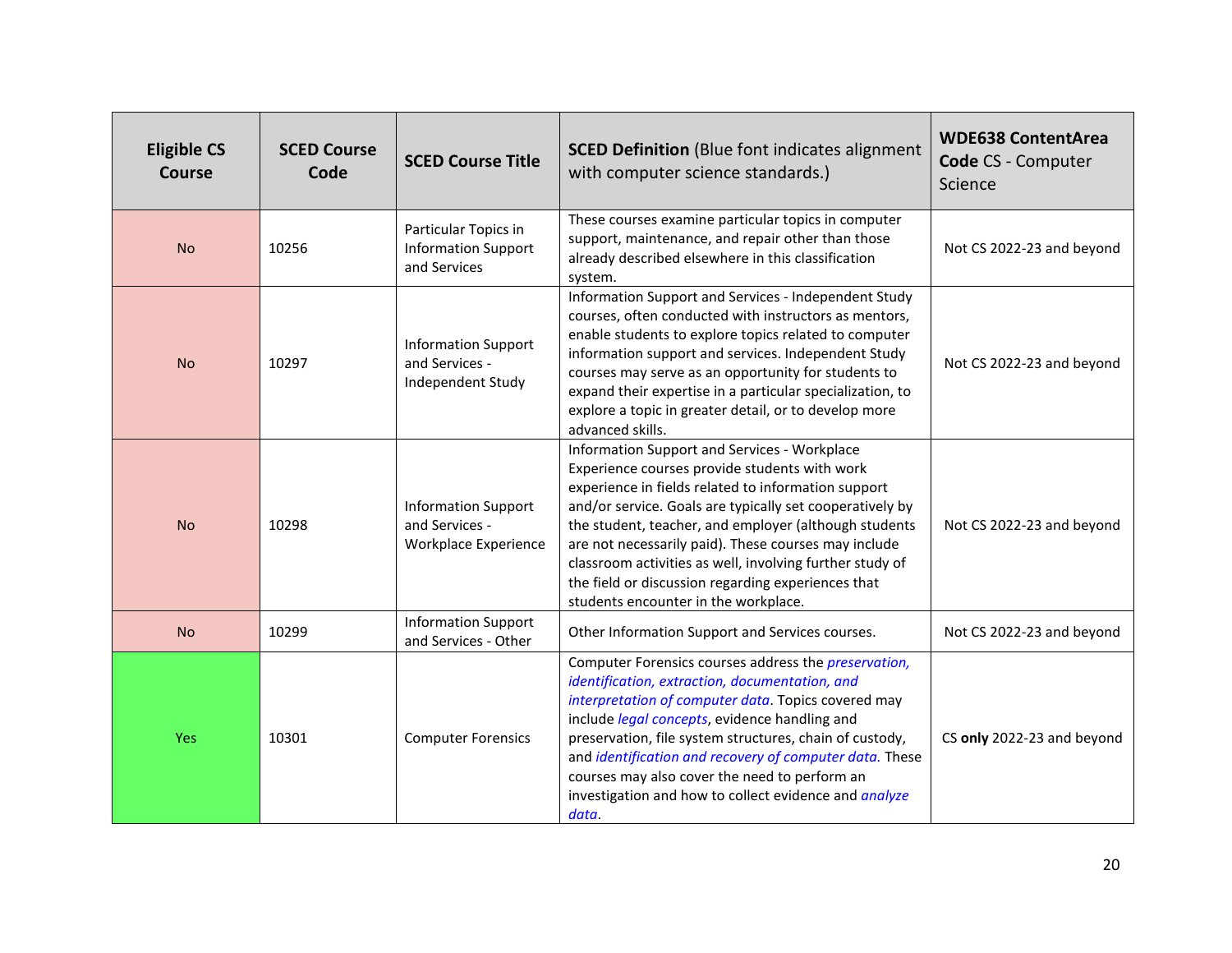| <b>Eligible CS</b><br>Course | <b>SCED Course</b><br>Code | <b>SCED Course Title</b>                            | <b>SCED Definition</b> (Blue font indicates alignment<br>with computer science standards.)                                                                                                                                                                                                                                                                                                                                                                                             | <b>WDE638 ContentArea</b><br>Code CS - Computer<br>Science |
|------------------------------|----------------------------|-----------------------------------------------------|----------------------------------------------------------------------------------------------------------------------------------------------------------------------------------------------------------------------------------------------------------------------------------------------------------------------------------------------------------------------------------------------------------------------------------------------------------------------------------------|------------------------------------------------------------|
| Yes                          | 10302                      | Cyber Crime                                         | Cyber Crime courses cover legal and ethical behavior<br>associated with network security. Topics may include<br>discussions about current common practices used to<br>secure networks, how to test these networks, and<br>presents methods that can be used to create a secure<br>network environment. These courses may also cover<br>the impact federal and state legislation has had on<br>information technology practices.                                                        | CS only 2022-23 and beyond                                 |
| <b>No</b>                    | 10995                      | Information<br>Technology - Aide                    | Formerly Computer and Information Sciences - Aide,<br>Information Technology - Aide courses offer students<br>the opportunity to assist instructors in preparing,<br>organizing, or delivering course curricula. Students may<br>provide tutorial or instructional assistance to other<br>students.                                                                                                                                                                                    | Not CS 2022-23 and beyond                                  |
| <b>No</b>                    | 10997                      | Information<br>Technology -<br>Independent Study    | Formerly Computer and Information Sciences -<br>Independent Study, Information Technology -<br>Independent Study courses, often conducted with<br>instructors as mentors, enable students to explore<br>computer-related topics of interest. Independent Study<br>courses may serve as an opportunity for students to<br>expand their expertise in a particular specialization, to<br>explore a topic in greater detail, or to develop more<br>advanced skills.                        | Not CS 2022-23 and beyond                                  |
| <b>No</b>                    | 10998                      | Information<br>Technology -<br>Workplace Experience | Formerly Computer and Information Sciences -<br>Workplace Experience, Information Technology -<br>Workplace Experience courses provide students with<br>work experience in fields related to computer and/or<br>information sciences. Goals are typically set<br>cooperatively by the student, teacher, and employer<br>(although students are not necessarily paid). These<br>courses may include classroom activities as well,<br>involving further study of the field or discussion | Not CS 2022-23 and beyond                                  |